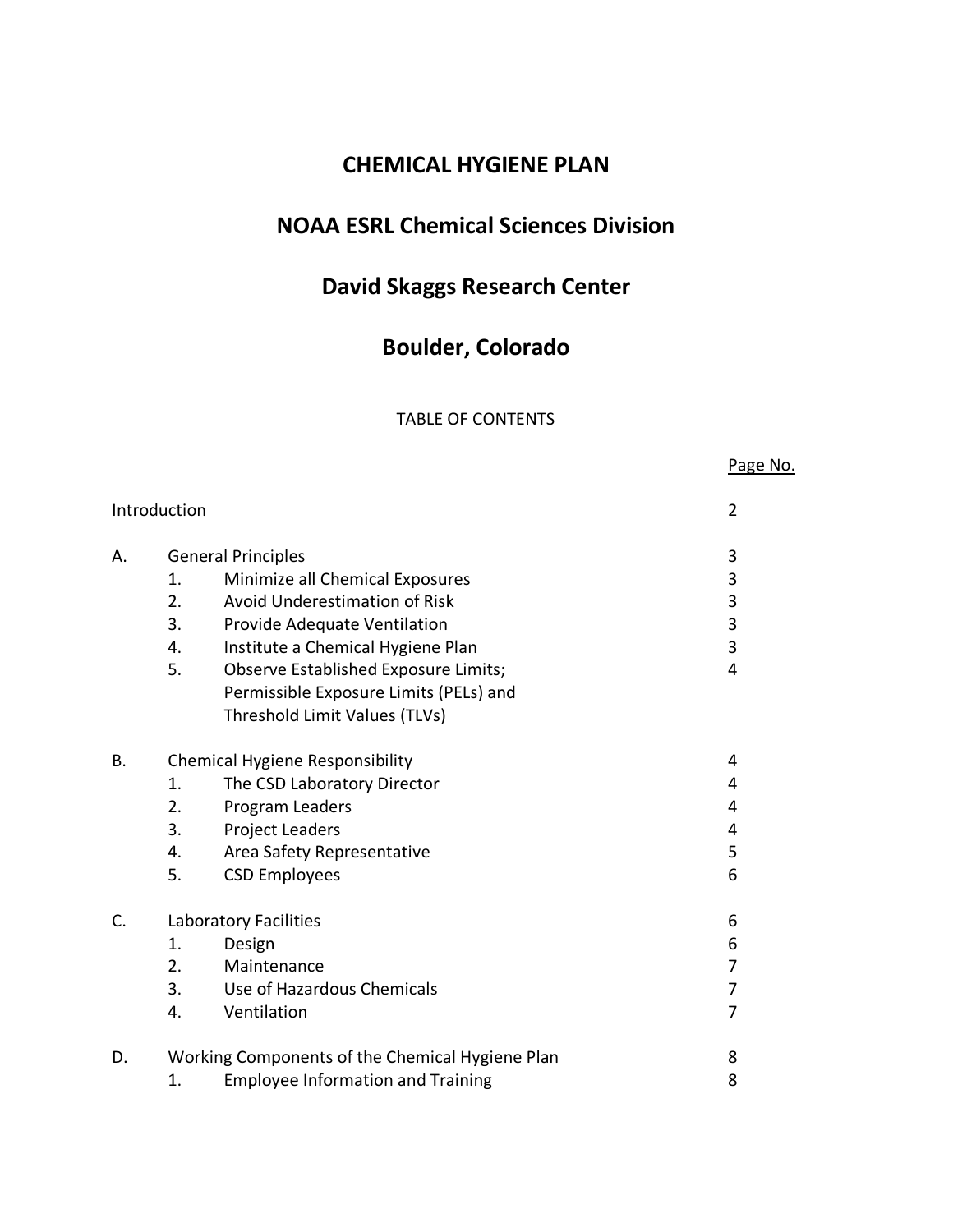| 2.  | <b>Basic Rules</b>                               | 9  |
|-----|--------------------------------------------------|----|
| 3.  | Chemical Procurement, Distribution and Storage   | 13 |
| 4.  | Hazard Identification - Labels and MSDSs         | 16 |
| 5.  | Procedures for Particularly Hazardous Substances | 17 |
| 6.  | <b>Emergency Procedures</b>                      | 19 |
| 7.  | <b>Medical Program</b>                           | 23 |
| 8.  | <b>Control Measures</b>                          | 24 |
| 9.  | Personal Protective Equipment                    | 25 |
| 10. | Housekeeping, Maintenance and Inspections        | 25 |
| 11. | Signs and Labels                                 | 25 |
| 12. | <b>Exposure Monitoring</b>                       | 26 |
| 13. | Records                                          | 26 |
| 14. | Safety Equipment                                 | 27 |
| 15. | <b>Waste Disposal</b>                            | 28 |

# **INTRODUCTION**

This written Chemical Hygiene Plan (CHP) applies to all CSD employees and visiting personnel operating within CSD and field facilities who work with hazardous chemicals. A hazardous chemical is defined as any chemical that is a health hazard. This list consists of corrosives, irritants, reproductive toxins, sensitizers, toxic agents, carcinogens, hepatotoxins, nephrotoxins, neurotoxins, agents which affect the blood system and agents which damage the lungs, skin, eyes or mucous membranes. In addition, exposure to physical hazards is also included in the scope of our program. Physical hazards include combustible liquids, explosives, flammables, compressed gases, organic peroxides, oxidizers, pyrophorics, and reactives.

A CHP is required under 29 CFR 1910.1450 - Occupational Exposure to Hazardous Chemicals in Laboratories. Work practices and procedures required to protect employees from health and physical hazards in CSD are incorporated into this plan.

This written CHP is readily available on the NOAA CSD website (http://www.esrl.noaa.gov/csd/safety/). It will be reviewed at least annually by the Area Safety Representative (ASR) and updated as necessary.

# **A. GENERAL PRINCIPLES FOR WORKING WITH LABORATORY CHEMICALS.**

The following general principles have been adopted by CSD to ensure compliance with 29 CFR 1910.1450. More specific information may be found in the applicable section within this document.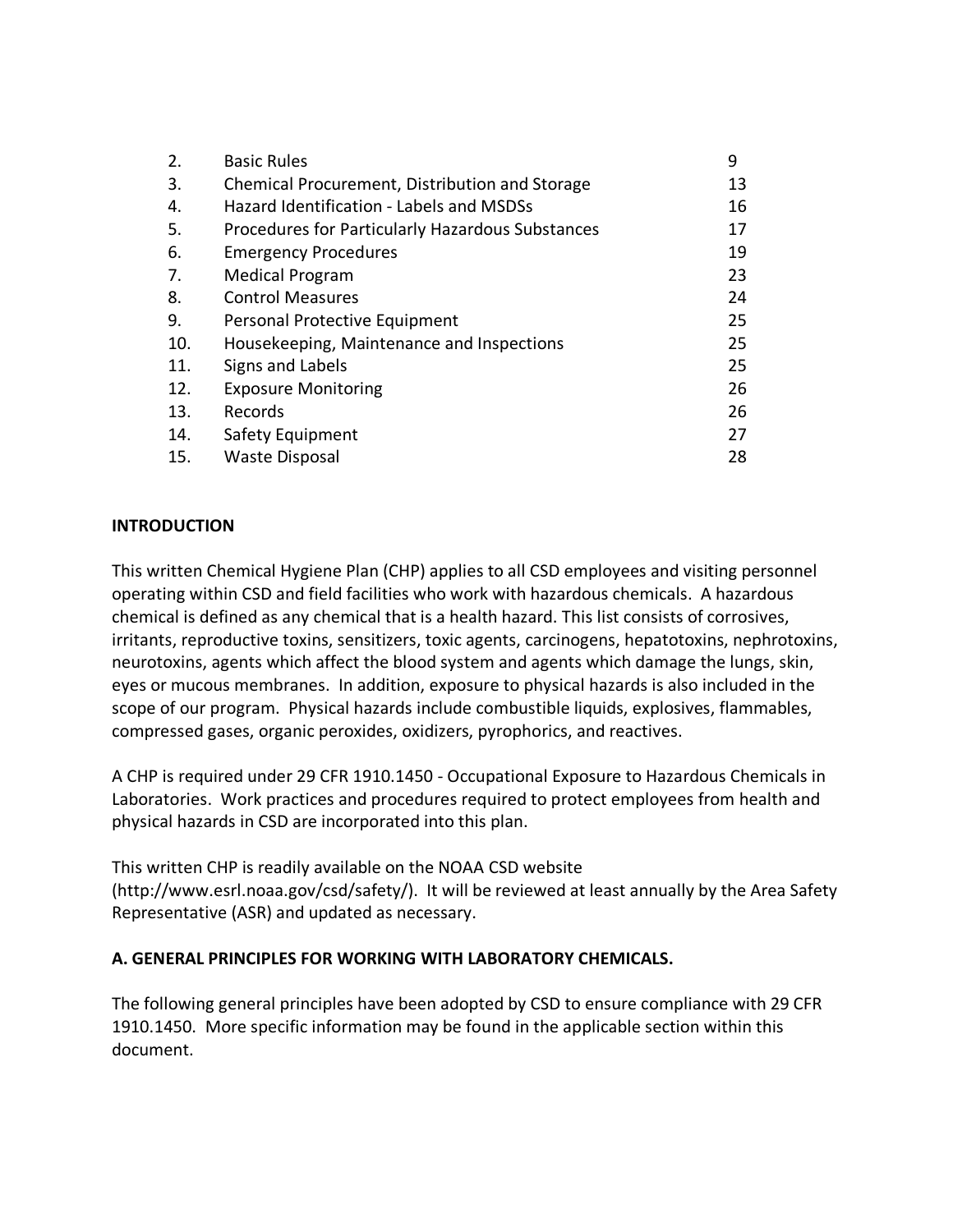- **1. Minimize all chemical exposures.** Since most laboratory chemicals are hazardous, the CSD policy is to adopt general precautions for handling all laboratory chemicals. Skin contact, inhalation and ingestion of all chemicals must be avoided through prudent laboratory practices. For additional emphasis on particularly hazardous substances, especially carcinogens, specific precautions are included in section D.5. of this plan.
- **2. Avoid underestimation of risk.** CSD policy is to assume that all substances of unknown toxicity are toxic and that any mixture of chemicals may be more toxic than its most toxic component. Even when substances have no known significant hazards, all exposure should be minimized.
- **3. Provide adequate ventilation.** Chemical laboratories are provided with laboratory hoods for purposes of enclosing chemical handling procedures and thereby minimizing, if not eliminating, exposure to airborne contaminants. In general, engineering controls and prudent laboratory practices are utilized for control of airborne contaminants.
- **4. Institute a Chemical Hygiene Program.** CSD has developed and implemented, as referenced under the OSHA Lab standard, this Chemical Hygiene Plan. Adherence to the policies and procedures outlined in this plan is required of all those working with hazardous substances.
- **5. Observe OSHA PELs and ACGIH TLVs.** Exposure to chemicals is regulated by the Occupational Safety and Health Administration (OSHA) which has established enforceable exposure limits called Permissible Exposure Limits (PELs). The American Conference of Governmental Industrial Hygienists (ACGIH) has also established recommended exposure limits called Threshold Limit Values (TLVs). Exposure limits are usually specified on Safety Data Sheets (SDS; formerly known as Material Safety Data Sheets, MSDS). These exposure limits should not be exceeded in CSD under normal circumstances. If exposures are determined to exceed the limits, control measures will be immediately implemented to reduce or eliminate employee exposure.

# **B. CHEMICAL HYGIENE RESPONSIBILITY**

Responsibility for chemical hygiene rests at all levels within CSD. This section identifies personnel responsibilities under the Chemical Hygiene Program.

**1. The CSD Laboratory Director** has the ultimate responsibility for chemical hygiene within all Division locations and provides continued support for the chemical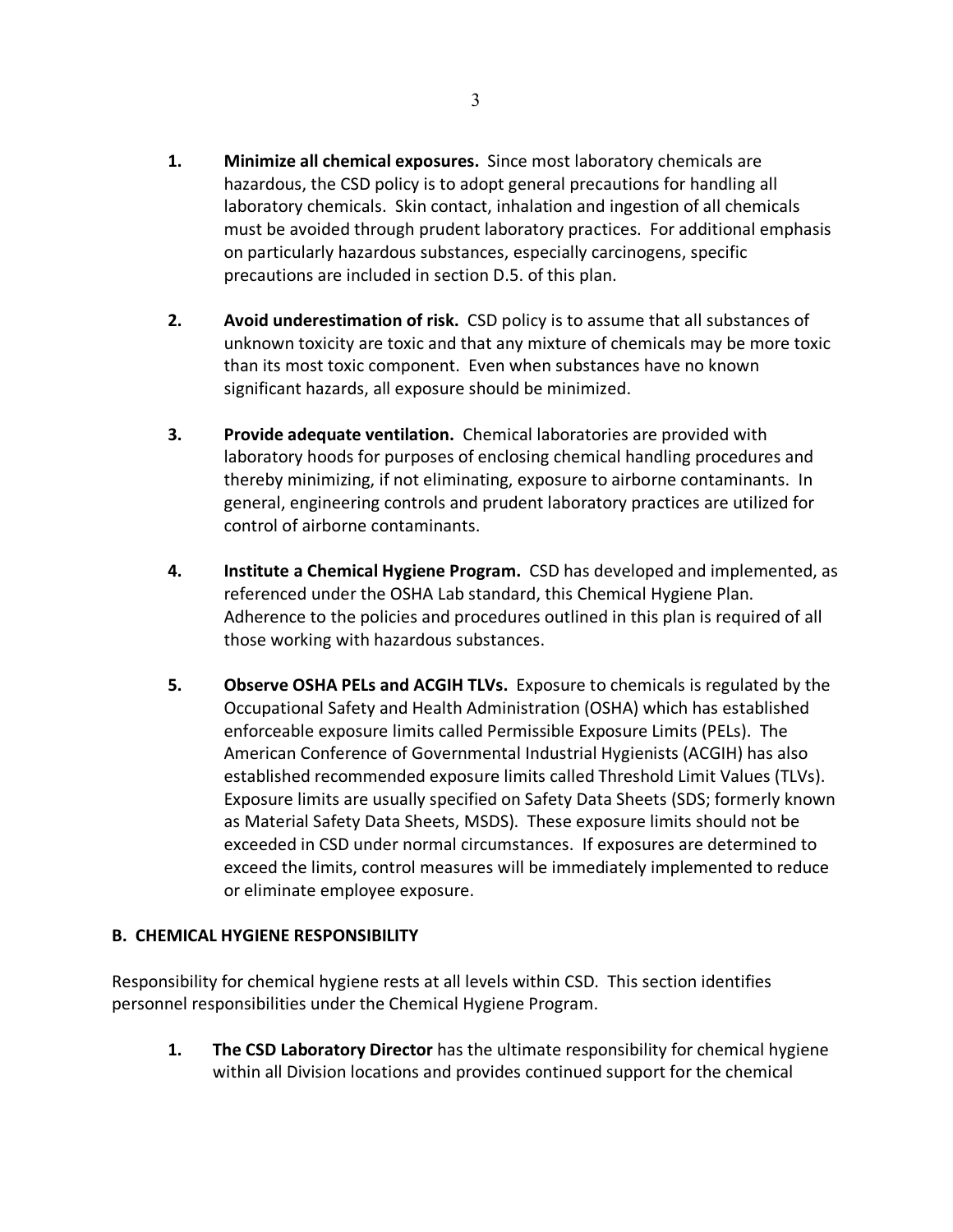hygiene program.

- **2. Program Leaders** are responsible for chemical hygiene in their areas. Program Leaders, or their delegates, are responsible for maintaining an up-to-date and accurate inventory of all hazardous substances in their areas. The system used in CSD is called MSDS OnLine. It is an electronic database of all hazardous substances in a laboratory or other location and includes the SDS for all items in the inventory.
- **3. Project Leaders** have primary responsibility for chemical hygiene procedures for their operations. Their duties include the following:
	- a. Communicate chemical hygiene concerns to their Program Leader, the employees involved, and/or the Area Safety Representative.
	- b. Ensure all workers under their direction know and follow the chemical hygiene rules.
	- c. Participate in the determination of the required level of personal protective equipment needed by task and ensure that it is available and in working condition.
	- d. Participate as appropriate in the Job Hazard Analysis process and use the completed forms as training tools.
	- e. Ensure that appropriate training and facilities have been provided to all workers before they begin working in the lab or field for the first time or whenever a new chemical is to be handled.
	- f. Provide information on special or unusual hazards before work on nonroutine activities begins.
	- g. Know and follow the legal requirements specific to your operations (eg. labeling, storage and disposal requirements).
	- h. Ensure MSDSs and the chemical inventory are maintained.
- **4.** The **Area Safety Representative** (ASR) has the following responsibilities:
	- a. Work with management and employees to develop and implement appropriate chemical hygiene policies and practices.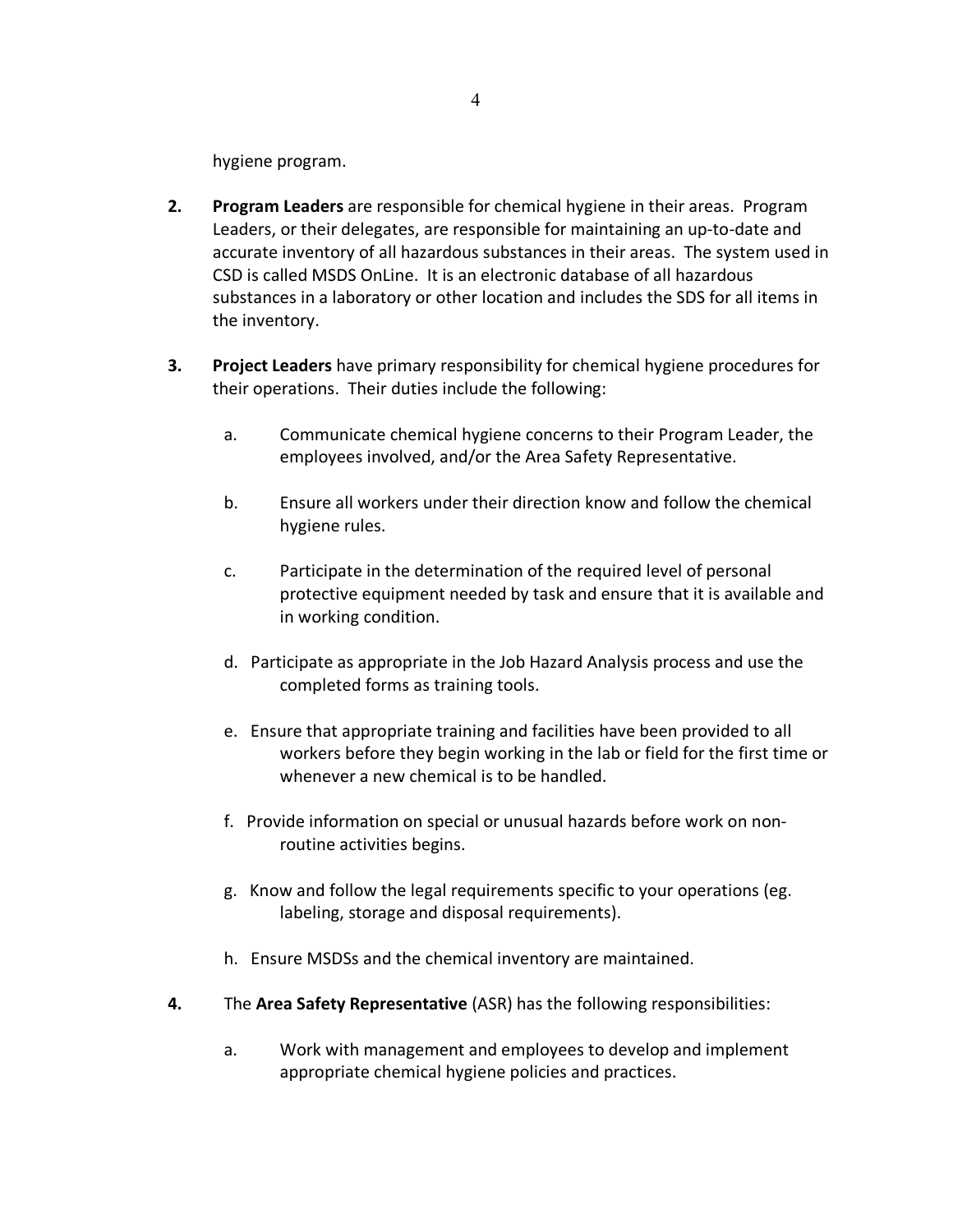- b. Provide guidance in the procurement, use and disposal of chemicals used in the laboratories.
- c. Maintain current SDS. **The chemical inventory is updated by the Program Leaders, or their delegates.**
- d. Ensure that appropriate audits/inspections are maintained.
- e. For new projects, assist Project Leaders during Project Env. Health and Safety (PEHS) reviews to make sure that adequate procedures and equipment/facilities are in place for safely using chemicals**.**
- f. For existing projects, participate as appropriate in the Job Hazard Analysis process which includes the determination of the required level of personal protective equipment by task. Ensure adequate facilities and training are provided for these tasks.
- g. Provide regular, formal safety inspections including routine inspection of emergency equipment. GSA inspects safety showers and fire extinguishers.
- h. Continue to upgrade the chemical hygiene program as appropriate.
- **5.** Each **CSD employee** and all others working with hazardous chemicals within CSD facilities (labs, trailers, etc.) are responsible for:
	- a. Planning and conducting each activity in accordance with chemical hygiene procedures.
	- b. Using the prudent laboratory practices detailed in the document and developing good personal chemical hygiene habits.
	- c. Communicating concerns to the Project Leader, Program Leader, and/or the ASR.

#### **C. LABORATORY FACILITIES**

- **1. Design.** CSD laboratory facilities have:
	- a. An appropriate general ventilation system with air intakes and exhausts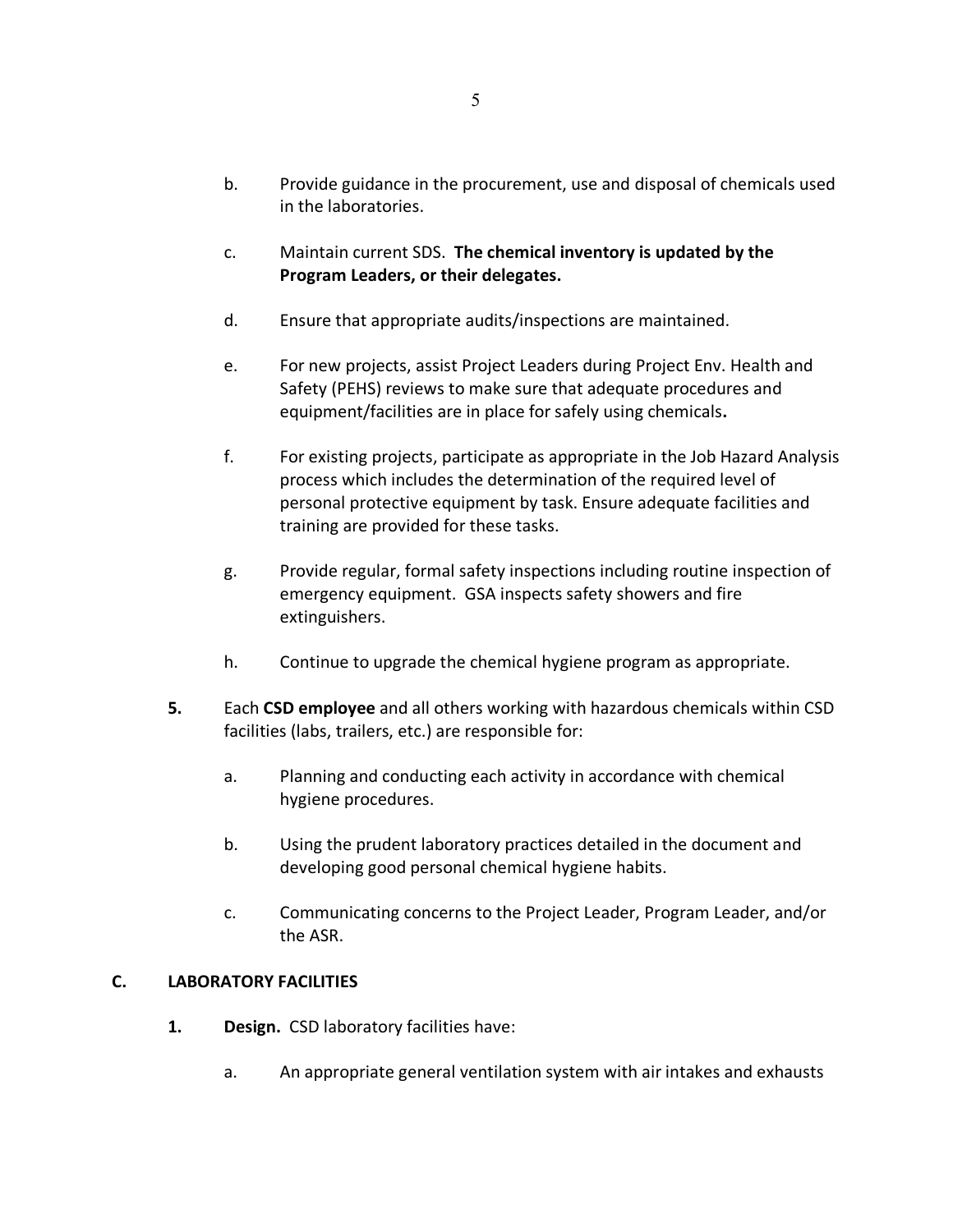located as to avoid intake of contaminated air (see #4 below).

- b. Adequate ventilated storerooms.
- c. Laboratory hoods (when handling volatile, hazardous chemicals) and sinks.
- d. Safety equipment including eyewashes and safety showers (required when handling corrosives).
- **2. Maintenance.** Routine inspections of chemical-hygiene-related equipment (e.g. hoods, eyewashes, safety showers) will occur. Items found in need of maintenance will be serviced or taken out of use. Items routinely found to be in need of repair will be put on a preventative maintenance schedule.
- **3. Use of hazardous chemicals.** Many chemicals used in CSD are hazardous by definition. Unless the SDS indicates a chemical is not hazardous, assume that it is hazardous. Follow the guidelines provided on the SDS as well as established procedures which include use of laboratory hoods and other prudent lab practices. If an SDS is not available, please notify the Area Safety Representative (ASR) before starting work with the chemical.

# **4. Ventilation.**

- a. General ventilation. The general ventilation system provides supply air to the offices and the laboratories.
- b. Hoods. Laboratory hoods are used for control of contaminants generated in the labs. Adequate laboratory hood space (i.e. 2.5 linear feet per two lab techs) is provided for laboratory workers. Each hood is equipped with an audio and visual alarm system to ensure adequate hood performance is maintained during use. These alarms also have a test button to ensure they are working properly before work in a hood begins.
- c. Other local exhaust systems. Ventilated storage cabinets are provided for flammables in CSD. Other local exhaust provisions will be provided on an as needed basis.
- d. Modifications. The local exhaust ventilation system must not be modified without a project safety review.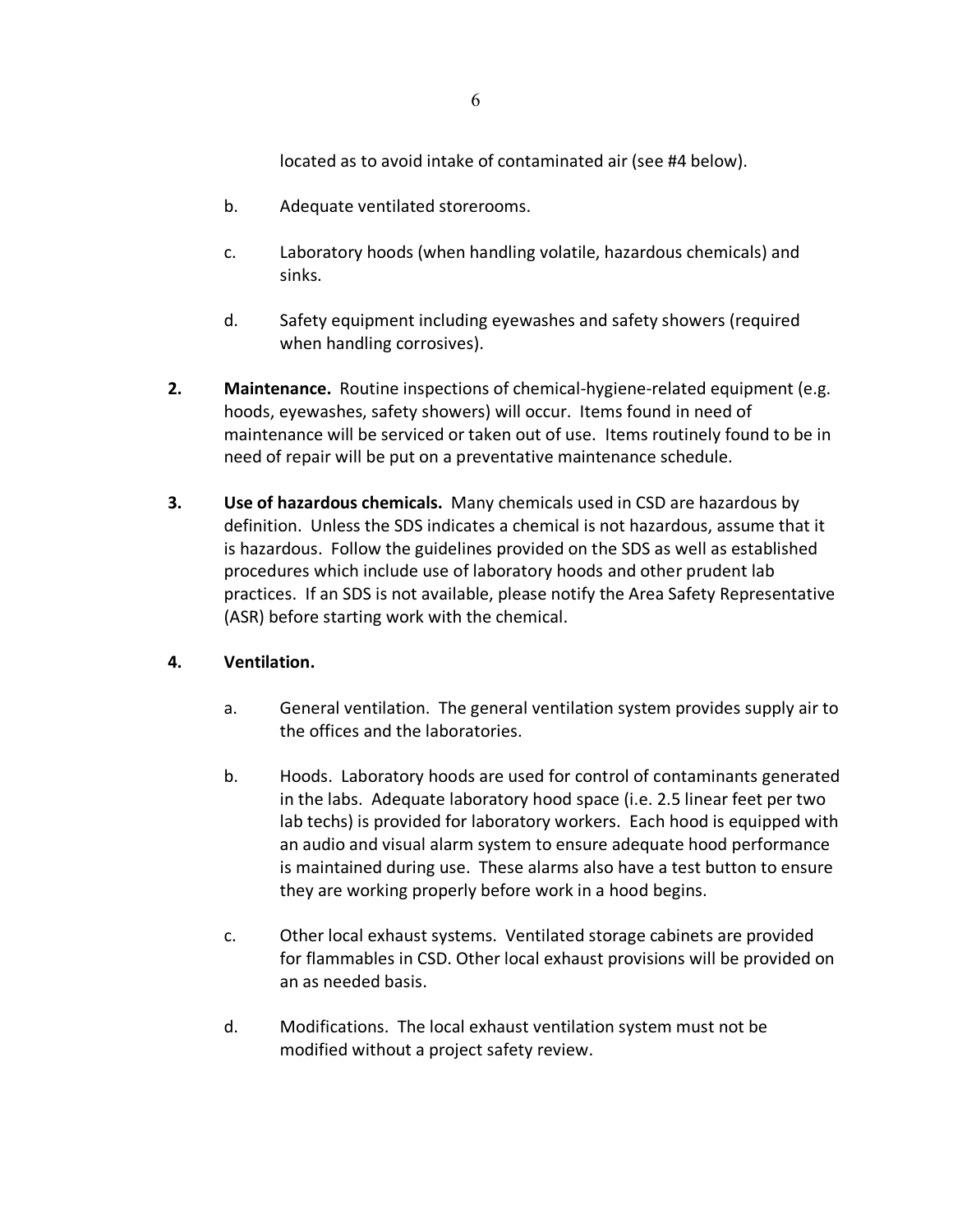- e. Performance. Laboratories are provided with general and local exhaust systems to minimize contaminant build-up within the laboratories.
- f. Quality. The air flow throughout the lab and into and within the hood should not be excessively turbulent. Hood face velocities should be 80- 120 fpm.
- g. Evaluation. Laboratory hoods will be inspected at the time of installation, on an annual basis and any time a modification to the system has occurred. This is a building management (GSA) responsibility.

#### **D. WORKING COMPONENTS OF THE CHEMICAL HYGIENE PLAN**

It is CSD policy that no person is to work with hazardous chemicals in the laboratory before being trained to do so. Personnel are to be informed and trained on the lab's safety rules and procedures as well as the OSHA Lab Standard information and training requirements. This section describes in detail the rules and procedures developed in CSD to apprise employees of hazards present in their work area and to protect them from these hazards.

#### **1. Employee Information and Training Program**

The purpose of the OSHA Lab Standard is to provide a safe and healthful work environment to all workers involved in laboratory activities. This is accomplished through the development and implementation of a Chemical Hygiene Plan (CHP). The CHP establishes procedures/programs which minimize employee exposure to hazardous chemicals. The information and training program is used to communicate the details of the CHP which assure a safe and healthful work environment.

The ASR will provide employees in CSD with required information and training at the time of an employee's initial assignment to a work area where hazardous chemicals are present. Information and on-the-job training will also be provided by the Program Leader prior to assignments involving new exposure situations.

Employees will be informed of the following:

- a. The contents of the OSHA Lab Standard and its appendices and their availability.
- b. The location and availability of the Chemical Hygiene Plan.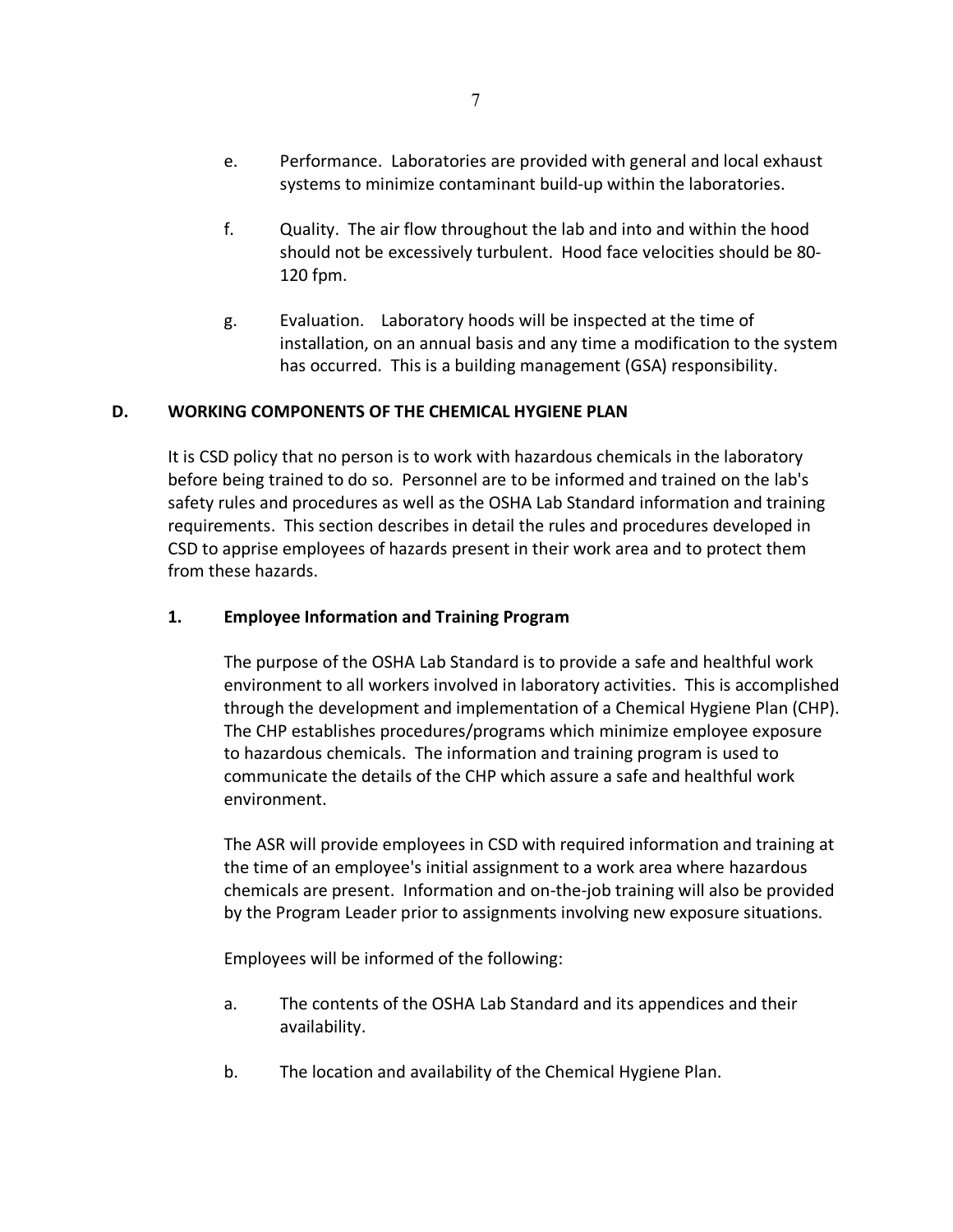- c. Exposure limits for hazardous chemicals.
- d. Signs and symptoms of exposure associated with the chemicals they use.
- e. The location and of reference materials for information on the chemicals used including all SDS.

Employees will be trained on the following:

- f. Methods and observations used to evaluate the presence or release of hazardous chemicals.
- g. The physical and health hazards associated with the chemicals.
- h. Control measures the employees should use to protect themselves from these hazards.
- i. The details of the CHP.

A formal training session will be provided **every two** years by the RSM to review the Chemical Hygiene Plan and Program in general.

# **2. Basic Rules for Working with Chemicals.**

- a. **Minimize** chemical exposures. Use prudent lab practices to minimize exposures:
	- i. Prevent contact with chemicals through the use of appropriate personal protective equipment.
	- ii. Never pipet or siphon by mouth.
	- iii. Do not smell or taste chemicals.
	- iv. Vent toxic discharges from equipment into local exhaust system.
	- v. Use minimum volumes/concentrations**.**
	- vi. There will be NO SMOKING anywhere in the DSRC building.
- b. Do not eat or drink in any areas where toxic materials are present e.g., laboratories and adjacent areas.Food or drinks must not be stored in any manner in which they could come in contact with toxic materials. Do not use lab glassware to eat or drink out of. Wash hands before eating or drinking to further prevent ingestion of chemicals.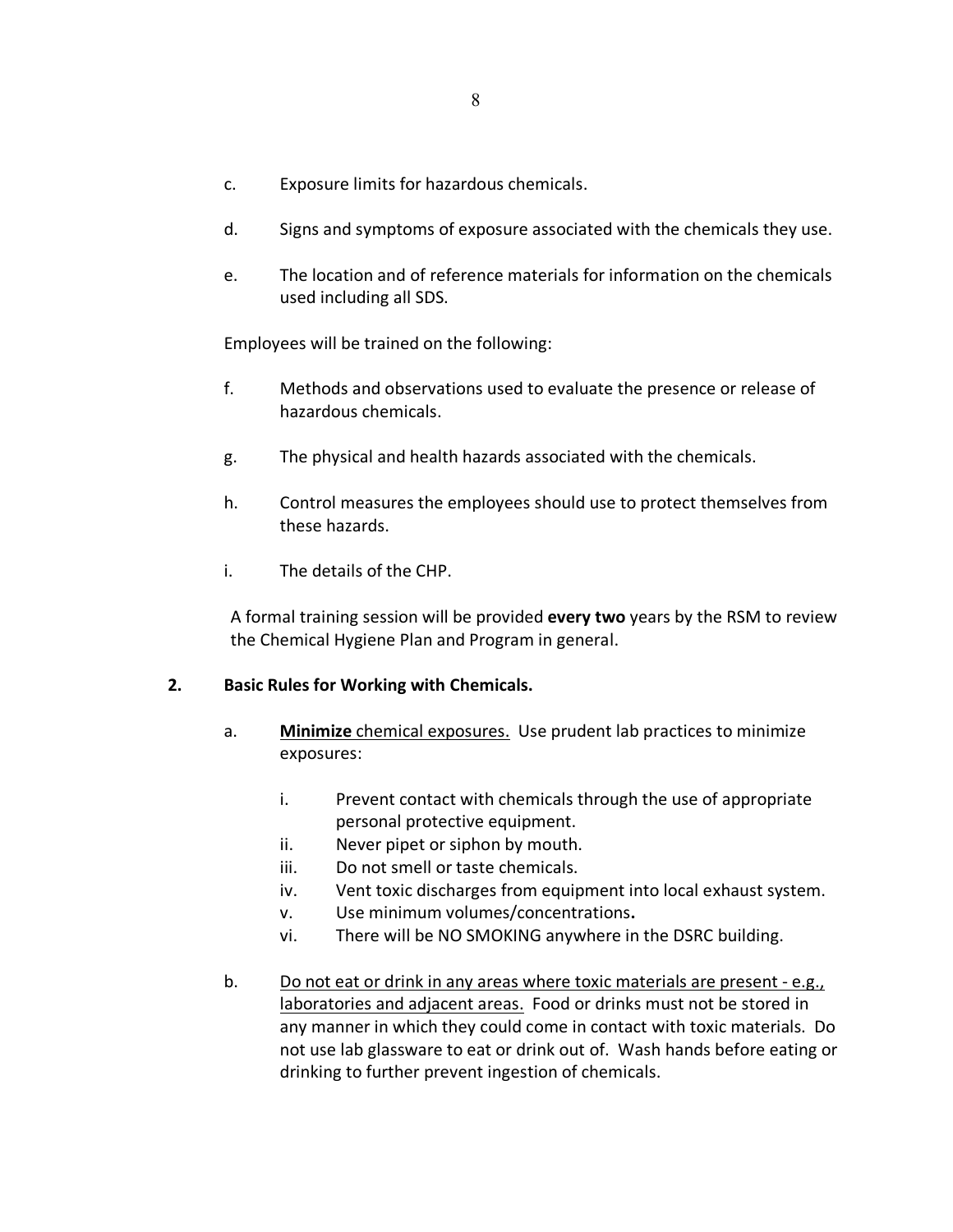- c. Eye protection must always be worn in laboratories when hazardous chemicals are used. Safety glasses are available in the vicinity of the laboratories. Safety glasses, versus goggles/face shield, are considered adequate for most situations. Safety glasses must meet the ANSI specification Z87. This will usually be indicated on the temples of the glasses. Face shields and goggles are available if needed/desired. Requests for prescription safety glasses will be honored based on need but the government will not pay for the eye exam.
	- i. New evidence has demonstrated that contact lenses do not pose the degree of hazard that was once believed. Although they are not prohibited, they are not recommended either. Regardless, when the potential for chemical splash exists, it is still considered prudent to wear chemical goggles or a face shield instead of safety glasses.
- d. Suitable protective clothing must be inspected and worn in laboratories, or elsewhere when the potential for contact with chemical or physical hazards exists**.** This includes closed shoes, long sleeves and trousers and/or a lab coat. Long hair and loose clothing should be confined**.**  Clothing should be removed when contaminated with chemicals and replaced with clean protective clothing. Remove protective clothing before exiting the lab to prevent the spread of contamination. Gloves must be selected based on the hazard they are to protect against. They must be inspected before use and replaced in accordance with the chemical resistance chart time guidelines.
- e. Activities involving hazardous chemicals or potentially dangerous equipment are not allowed when an employee is working alone in the building. If working alone in your lab, establish a buddy system with someone in the building. Either call them or have them check on you every fifteen minutes or so.When the work is not hazardous and the employee must work alone in the building, arrangements to keep in contact with a friend or family member should be made.
- f. Use the hood for operations which might result in a release of toxic chemical gas, vapor or dust after confirming the hood is operational. The rule of thumb is that any chemical with an exposure limit of 50 ppm or less should be used in a hood.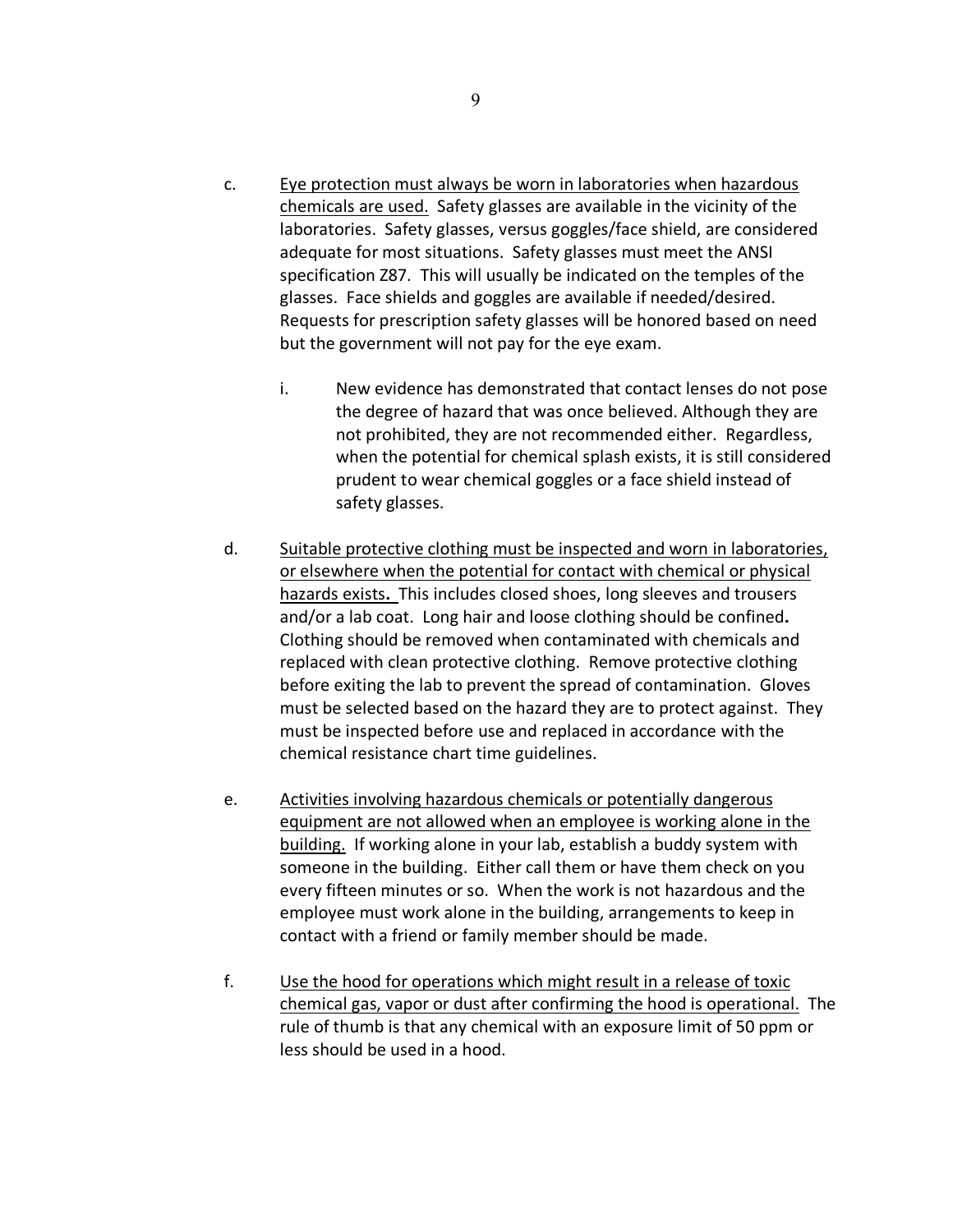- i. Confirm that the alarm is operational by pushing the test button while the hood is running. The audio and visual alarms should activate immediately. If the alarm is in the on position when the hood is first turned on, the audio and visual alarms will be activated for approx. 10 seconds to show they are working.
- ii. Keep hood sash closed at all times except when adjustments within the hood are necessary.
- iii. Keep materials stored in hood to a minimum and do not block air flow through back slots.
- iv. Use only those chemicals for which the quality of the ventilation system is appropriate (e.g. perchloric acid requires special fume hood).
- v. Leave the hood on when it is not in active use if hazardous substances are stored in it or if it is uncertain whether adequate general lab ventilation will be maintained when it is off.
- g. If equipment containing hazardous chemicals must be left running after hours, post a sign with the date and your name and phone number for contact in case of an emergency. If equipment is in a hood, leave the hood on as well. Provide for containment of hazardous chemical in the event of a power failure.
- h. Handle and store laboratory glassware with care. Do not use damaged glassware. Use extra care with Dewar flasks and other evacuated glass apparatus. Shield them to contain chemicals and fragments should implosion occur. Use equipment only for its designated purpose.
- i. Experiment areas and hallways should be free of clutter. There must always be sufficient clearance for a wheelchair in the hallways. Labs should be cleaned on a regular basis.
- j. Contemplate and address safety, health and environmental concerns before commencing work on new equipment or procedures.
- k. Be alert to unsafe conditions and report them to the ASR or see that they are corrected. If you see something, say something.
- l. Follow established waste disposal procedures as provided by NIST.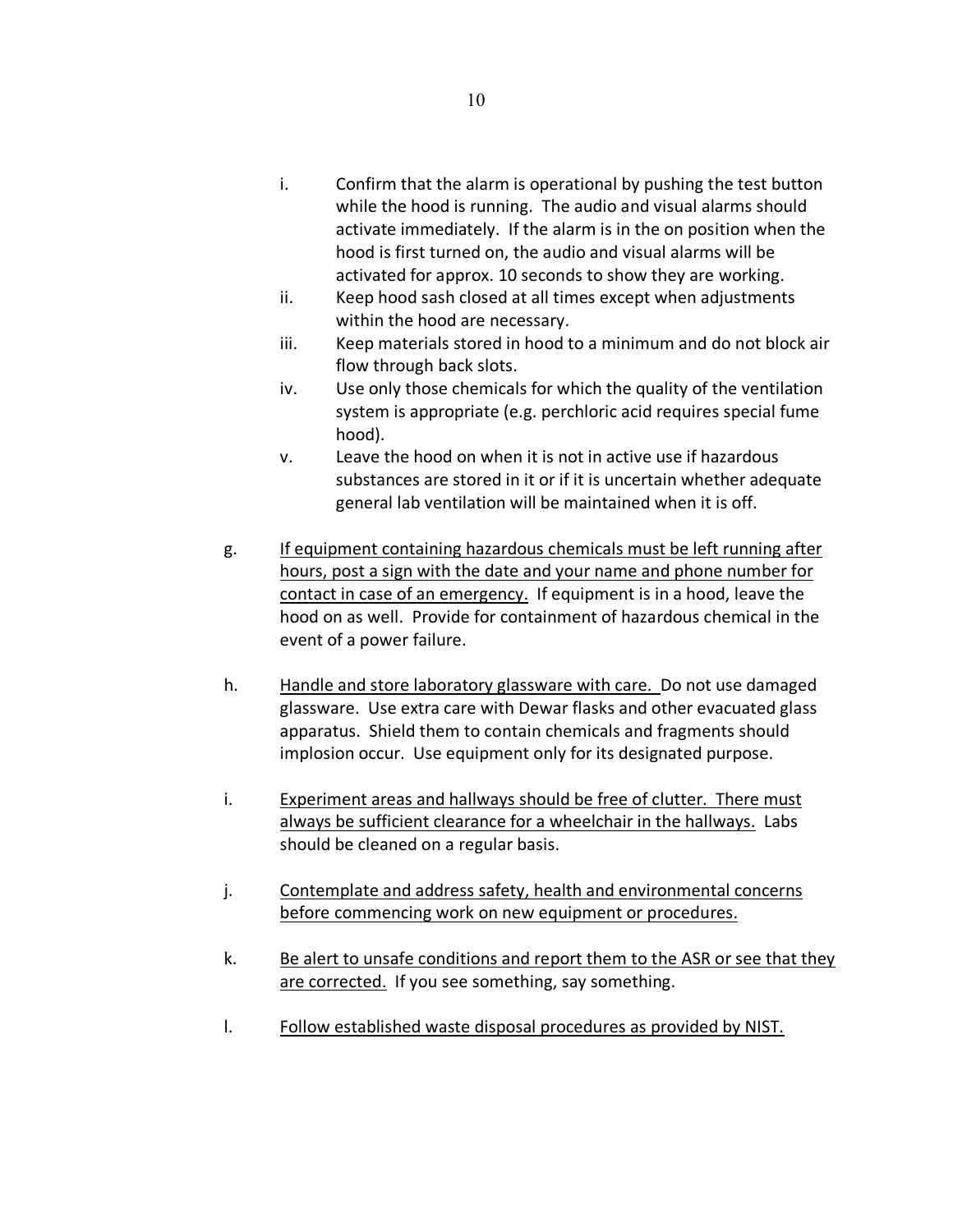- i. Eye contact: Promptly flush eyes with water for approximately 15 minutes, call for assistance, continue to flush eyes with isotonic solution while seeking medical attention.
- ii. Ingestion: Follow procedures per Material Safety Data Sheet. Seek medical attention.
- iii. Skin contact: Promptly flush affected area with water and remove any contaminated clothing. If symptoms persist after washing, seek medical attention.
- iv. Inhalation: Remove to fresh air. Seek medical attention.

# **3. Chemical Procurement, Distribution and Storage.**

# Procurement:

- a. Order the minimum quantity of chemicals needed. This practice will minimize the quantity of bulk chemical storage and the potential of hazardous waste generated as a result of unneeded chemical stock.
- b. The purchaser must provide a copy of the SDS to the individual responsible for updating the chemical inventory for that area. The purchaser must then communicate to the Program Leader either by note or e-mail; the chemical identity, storage location, quantity, and name of the person in charge of the material. This is required so that the Program Leader can update and maintain the chemical inventory. The date of arrival and purchaser's initials should be added to the label on the chemical.
- c. When compressed gases are received, their labels must be readable and indicate Department of Transportation (DOT) information as well as the contents or they must be rejected.
- d. Before anyone starts to use newly received hazardous chemicals, the hazards associated with that chemical must be reviewed using the SDS and label information provided by the manufacturer. If a SDS has not been provided for a hazardous chemical, the information in SAX, MERCK, RTECS and/or the Chemical Dictionary will be reviewed.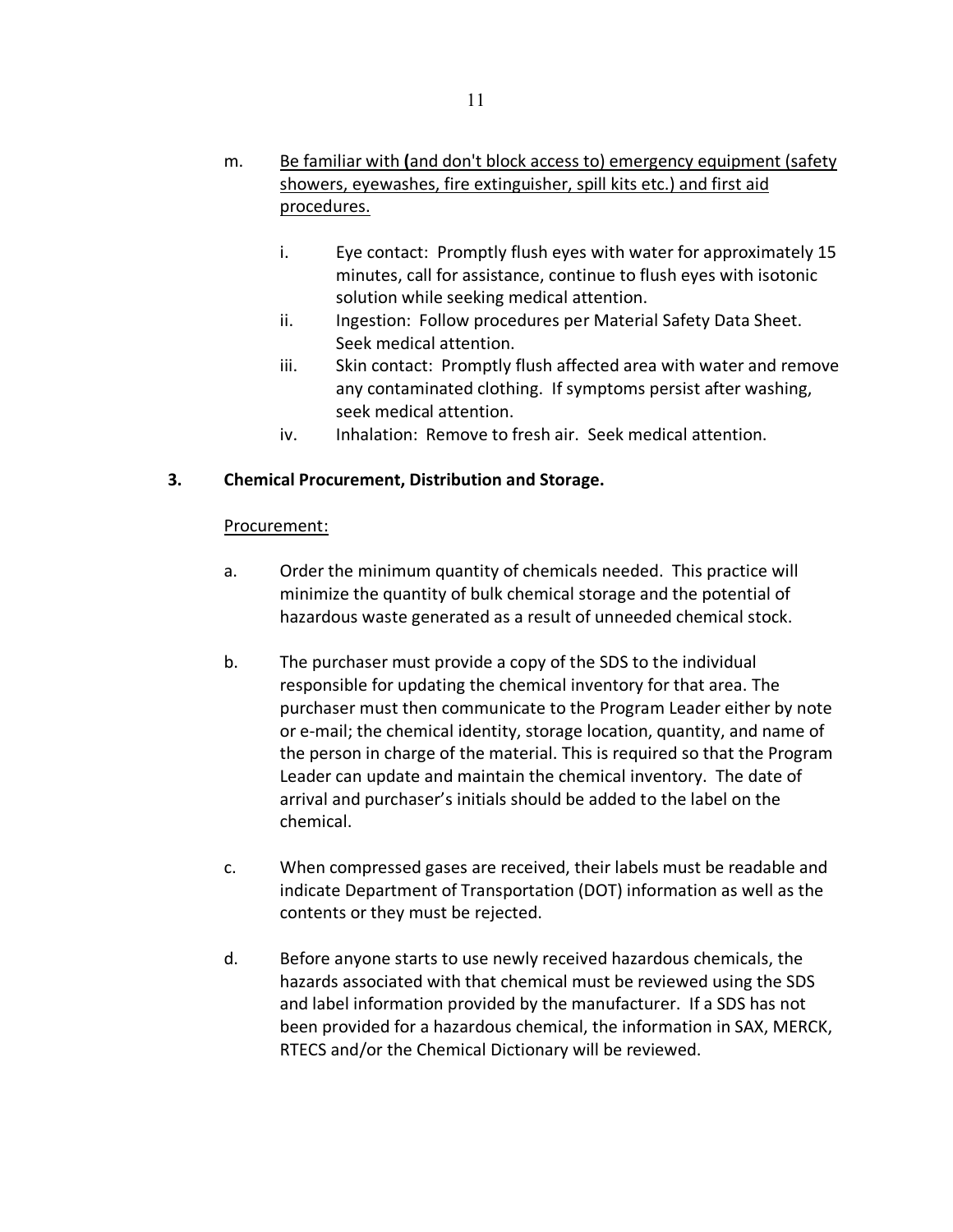#### Distribution/Transportation:

- f. When liquid chemicals are transported between laboratories, a secondary container, such as an acid carrying bucket, should be used.
- g. All cylinders of compressed gas should be handled with extreme care. Cylinders must be transported on a hand truck equipped with straps/chain to secure the cylinder. The cap must be in place while the cylinder is being transported or not in use.

#### Storage:

- h. Chemicals maintained in the laboratories should be properly stored when not in use. Containers should be kept closed and properly segregated in storage cabinets. Storage in lab hoods should be minimized. Storage quantities should be per the DSRC building's Occupancy Guidelines.
- i. All carcinogens should be stored in ventilated cabinets.
- j. Flammable liquids should not be stored in lab refrigerators unless the refrigerators are explosion proof.
- k. Within each laboratory, flammable and combustible liquids may be stored in plastic, glass or metal containers of various sizes depending on the class of liquid. In general, a glass or plastic container up to 1 gallon in size or a metal safety can less than 5 gallons in size may be used to store flammable and corrosive liquids.

EXCEPTION 1: Flammables with a flash point of less than 73 F and a boiling point less than 100 F must be stored in a plastic or glass container no larger than 1 pint or safety can no larger than 2 gallons.

EXCEPTION 2: Flammables with a flash point of less than 73 F and a boiling point greater than or equal to 100 F may be stored in a plastic or glass container up to one quart in size or a 5 gallon safety can.

EXCEPTION 3: Under certain conditions the size of the plastic container specified in EXCEPTIONs 1 and 2 can be increased to one gallon. Please see the ASR for further information.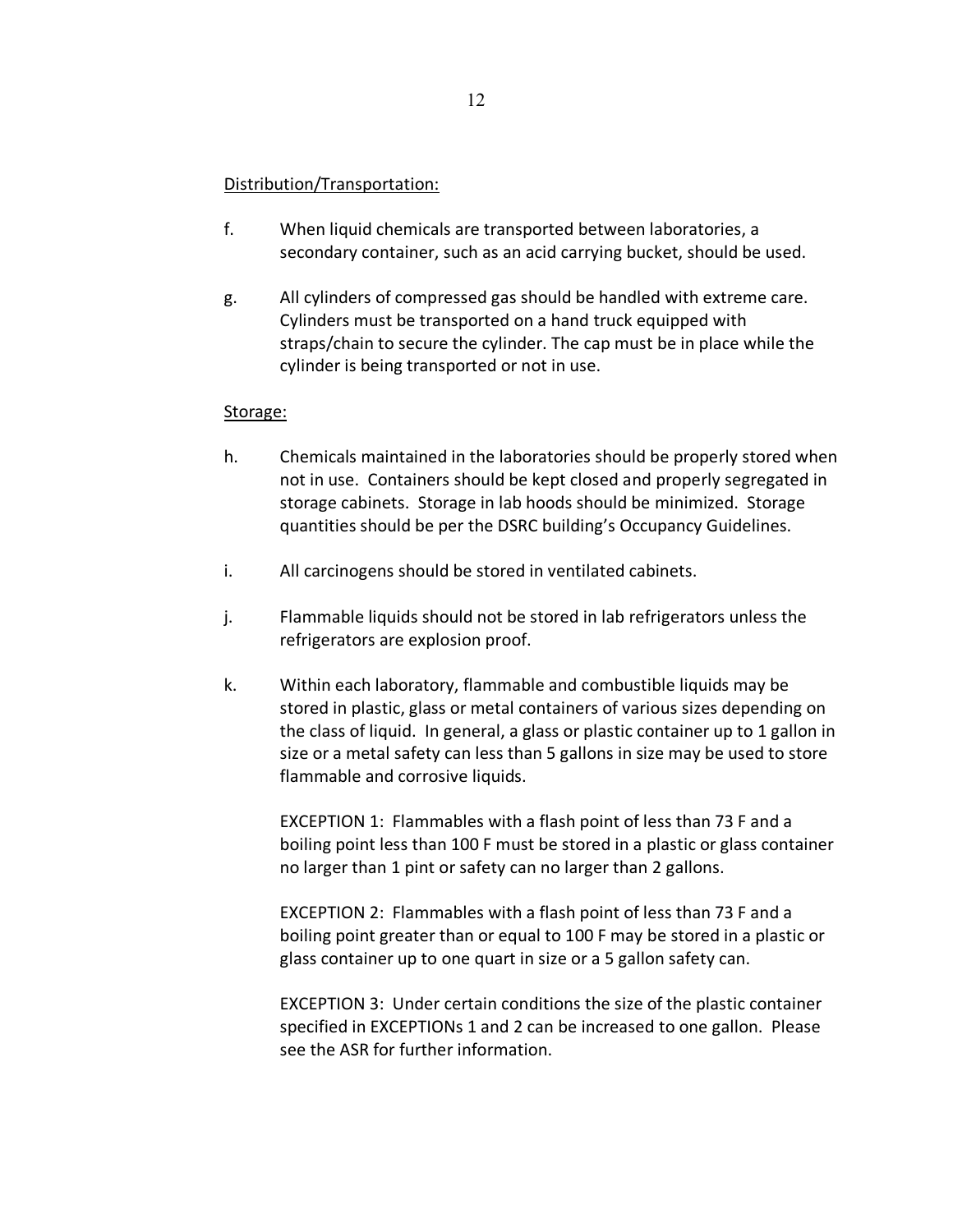Proper grounding techniques must be employed when flammable materials are transferred from one container to another.

Up to 60 gallons of flammable and corrosive chemicals are permitted to be stored in a Factory Mutual (FM) approved storage cabinet.

Cabinets containing flammables should be clearly marked, "Flammable Keep Fire Away".

- l. Chemicals with long term storage concerns should be identified with a disposal date. Such chemicals include those which can become explosive due to the formation of peroxides (e.g. ether), corrosive degradation, loss of stabilizer; corrosive chemicals which may begin leaking from their containers; and compounds which degrade to toxic byproducts with time.
- m. All corrosives must be stored at eye level or lower. Hazardous materials in suitable plastic containers can be stored above eye level if necessary, although it is preferred that they be stored at a lower level.
- n. A periodic inventory of the chemicals in storage should be made by lab personnel to identify chemicals in need of disposal and update the master inventory.
- o. Compressed gas cylinders should always be stored and used in an upright position except in rare special cases. The upper 1/3 of the cylinder must be firmly secured by a belt or chain to a wall or laboratory bench. Flammable cylinders must be stored away from oxidizers.
- p. Cylinders that are in use or un-capped must be secured individually.

#### **4. Hazard Identification - Labels and Material Safety Data Sheets (MSDSs)**

#### Label requirements:

- a. Labels on incoming containers must not be removed or defaced. **It is recommended that the date of arrival and the orderer's name/initials be added to the label.**
- b. In the laboratory, secondary containers will be labeled with an identity. The only time a label is not required on secondary containers is when one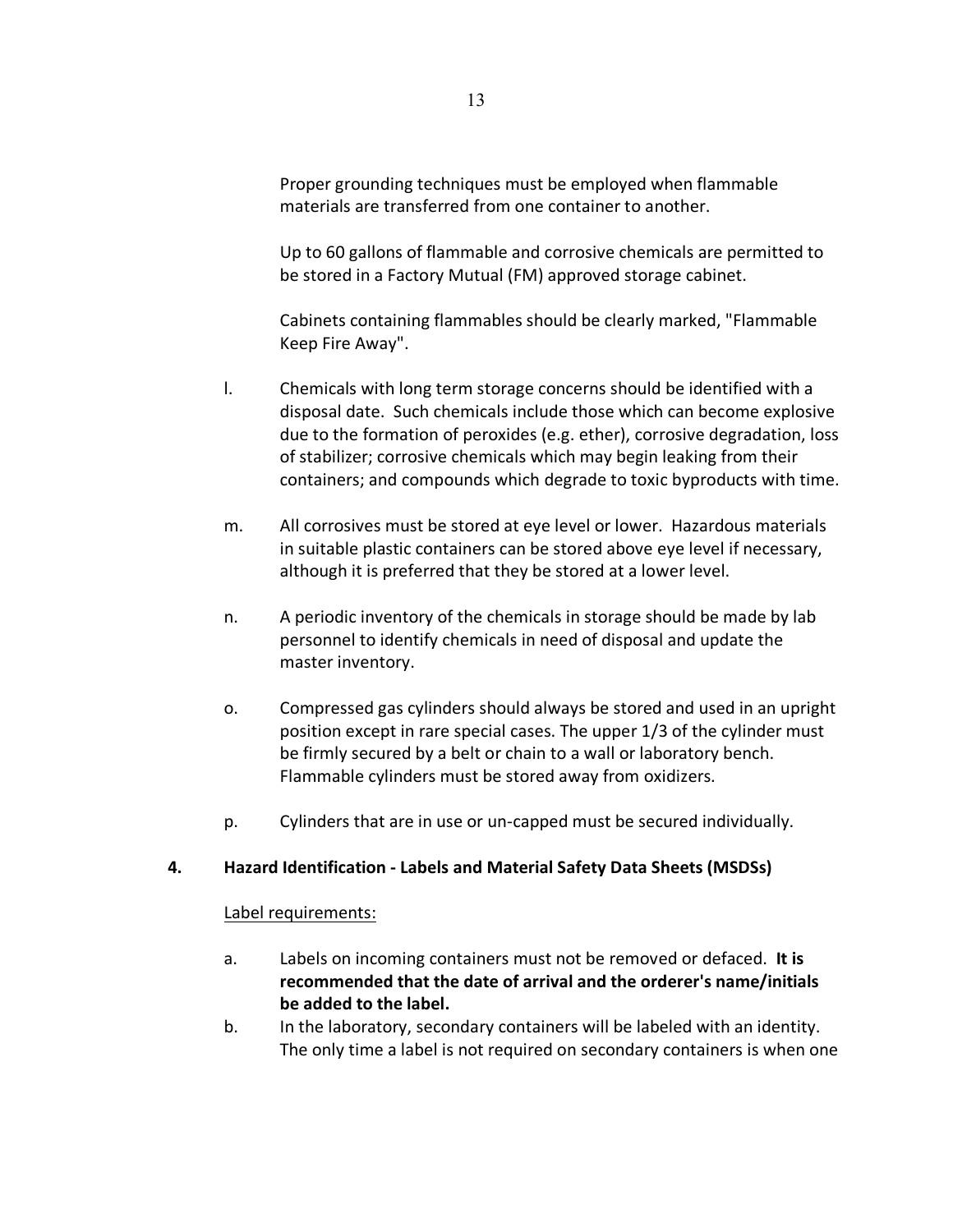person will have control over a container of chemicals and the chemicals will be used up in one shift.

#### SDS Requirements:

- c. All SDS received must be forwarded to the ASR who is responsible for maintaining them. Attempts to procure needed SDS will be made by the ASR.
- d. SDS are located electronically in the online chemical inventory system (MSDS OnLine). Access to the inventory and SDS is via scanning a QR code located at the entrance to all laboratories, and is available to all workers in the building at all times.
- e. A SDS must accompany each hazardous chemical taken into the field.
- f. If a chemical substance is developed in the laboratory which is hazardous, the Program Leader shall provide training to those employees that will be using it in accordance with the training requirements outlined in section D.1.
- g. If a chemical substance is developed and its properties are unknown, it shall be handled as a hazardous chemical.
- h. If a chemical substance is prepared for use by someone outside of the laboratory, the labeling and SDS requirements under the Hazard Communication standard must be complied with. See the ASR for details.

#### **5. Procedures for Particularly Hazardous Substances**

The following procedures were developed for special emphasis on "particularly hazardous substances" such as "select carcinogens"(e.g. Benzo-a-pyrene), reproductive toxins (e.g. lead and mercury compounds and formamide) and substances with a high degree of acute toxicity (e.g. hydrogen cyanide, hydrogen sulfide). It is the responsibility of each employee working in the laboratory to be aware of and follow all CSD established guidelines and procedures when working with particularly hazardous substances.

The information contained in this section repeats many previously stated policies and procedures. This reiteration is for additional emphasis on particularly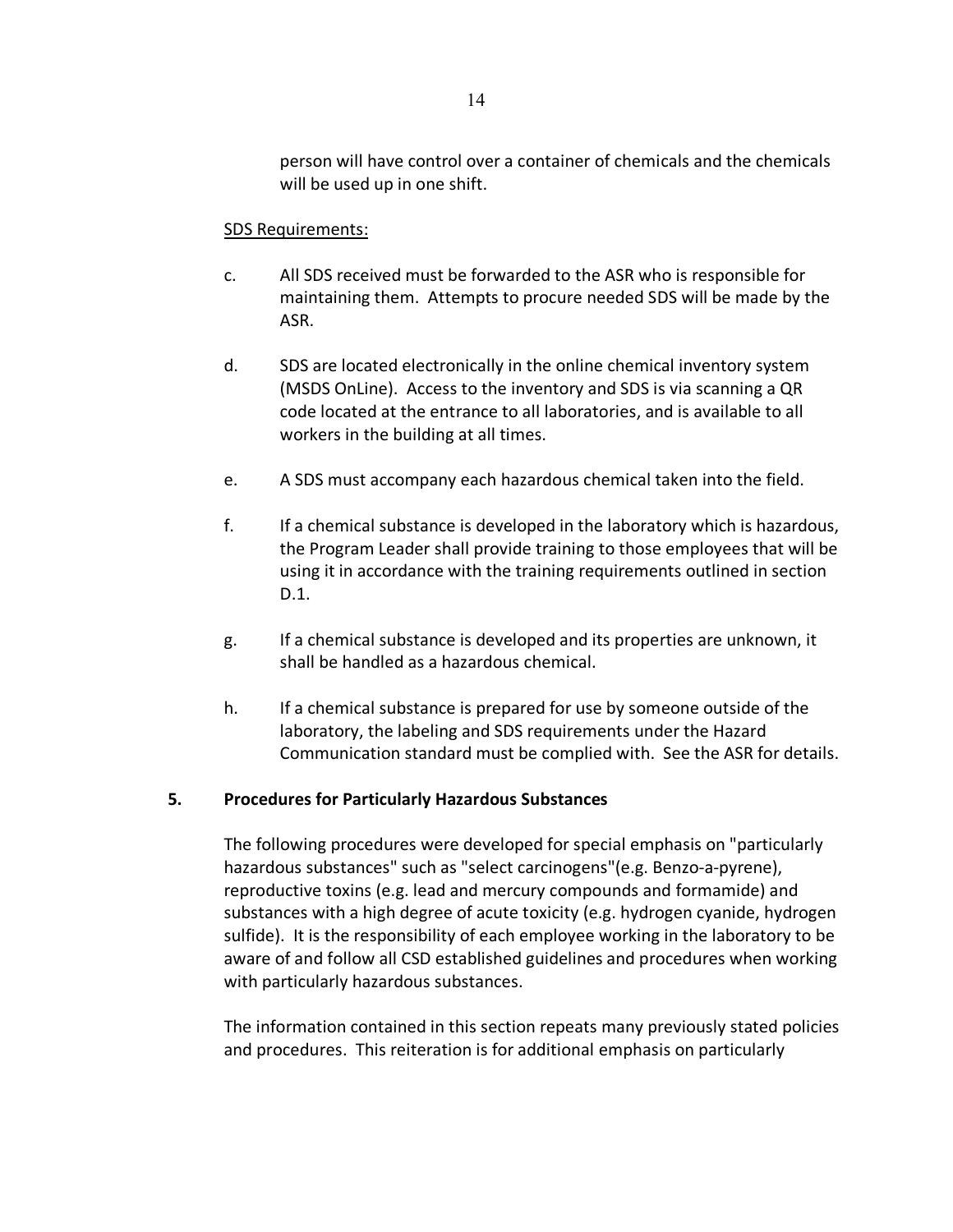hazardous substances with specific additional requirements for select carcinogens and reproductive toxins. Any carcinogen present in a mixture, reaction product or reagent at a concentration of greater than 0.1 % by volume is subject to the requirements outlined in this procedure. "Reproductive toxins" are chemicals which affect the reproductive capabilities including chromosomal damage (mutations) and effects on the fetus (teratogenesis).

Before initial work begins with a chemical in any of these categories, the scientist must read the SDS and discuss any concerns with the Program Leader and/or ASR. The following are additional requirements the scientist must adhere to:

- a. If work with a particularly hazardous substance will involve quantities in excess of milligram or milliliter quantities, a designated work area must be established and posted to warn those that might use the area of the hazard in that area. A "designated area" may be the entire laboratory, an area of the lab or a lab hood.
- b. Appropriate protective clothing will be worn at all times when handling particularly hazardous substances. This includes safety glasses, lab coat and chemical resistant disposable gloves. Disposable gloves should be removed inside out. Gloves must always be removed before leaving the laboratory.
- c. Do not eat or drink in designated areas.
- d. Remove protective clothing before leaving the lab. Wash hands and any other potentially exposed area after handling particularly hazardous substances. This includes at break, lunch or the end of the day. In the event of a splash, all contaminated clothing must be removed and the exposed area washed.
- e. Pipetting by mouth is prohibited.
- f. All work involving a particularly hazardous substance will be performed in a lab hood unless doing so increases the potential of exposure. Before beginning work, employees must verify proper operation of the hood.
	- i. Confirm that the alarm is operational by pushing the test button while the hood is running. The audio and visual alarms should activate immediately.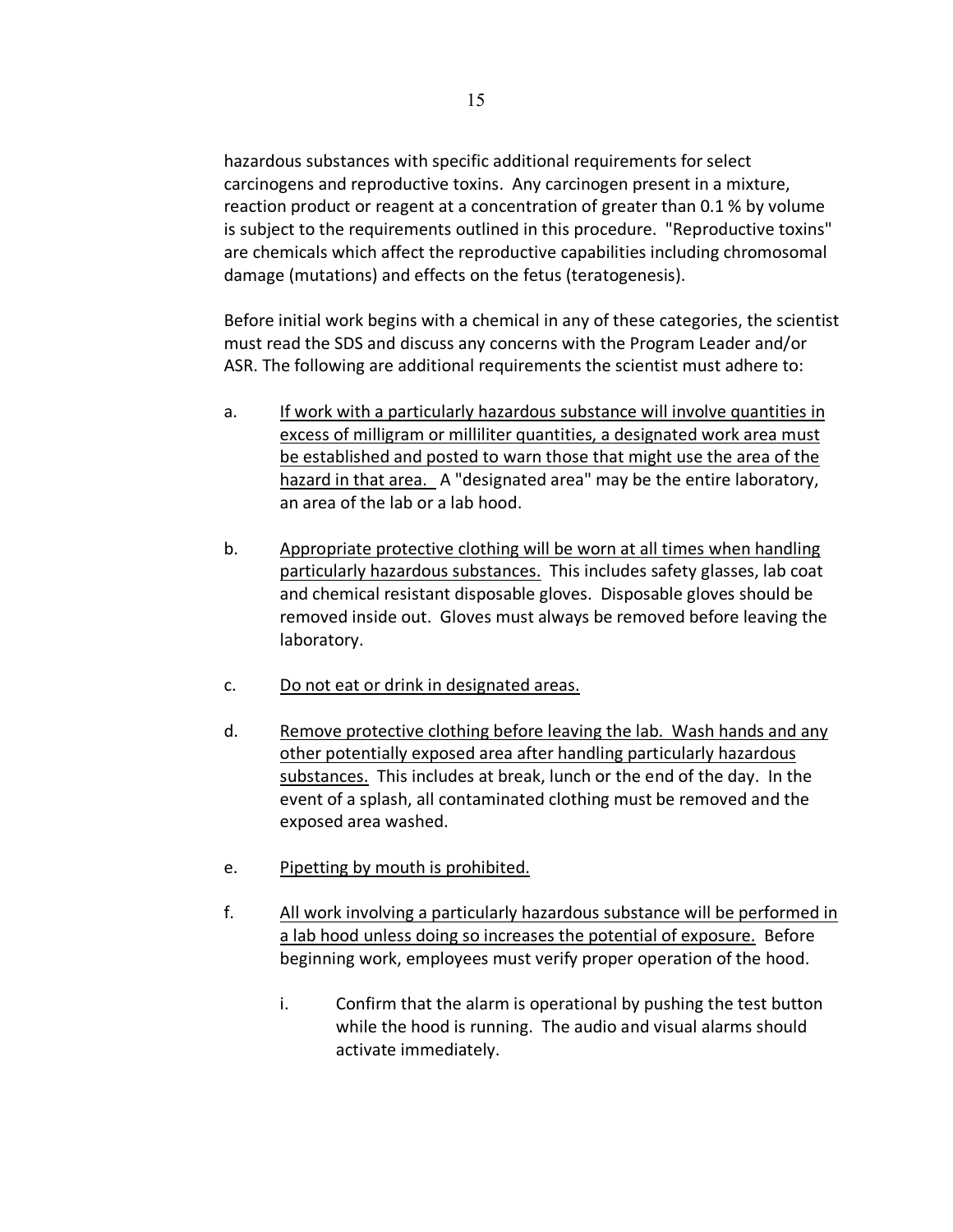- ii. Keep hood sash open about 6 inches unless you are working in the hood, then keep it as low as possible.
- iii. Keep materials stored in hood to minimum and do not block air flow through back slots.
- g. Storage of particularly hazardous substances should be in a well ventilated area. Store breakable containers in unbreakable, chemical resistant secondary containers.
- h. Laboratory analyses that may release a carcinogen into the exhaust air must incorporate an air cleaning device in the lab set-up to remove the carcinogen prior to discharge whenever feasible.
- i. All carcinogens will be labeled in accordance with OSHA requirements.
- j. Working quantities of particularly hazardous substances shall be kept to a minimum.
- k. All surfaces on which a particularly hazardous substance is handled must be protected from contamination. If contamination does occur, contact the ASR for assistance.
- l. Notify ASR of all exposures.
- m. Notify the ASR for assistance in handling all generated waste streams.

#### **6. Emergency Procedures**

All employees are to be trained in the following emergency procedures. All accidents will be carefully analyzed with the results appropriately distributed.

# Medical Emergency Procedure

- a. For accidents involving personal injury, the injured person should be given immediate attention. In the case of acid, base or other water soluble chemical splashes, affected clothing should be quickly removed and showers and/or eyewashes immediately used to remove the chemicals from exposed areas. Render first aid as appropriate.
- b. The person should be taken to an emergency medical facility. Emergency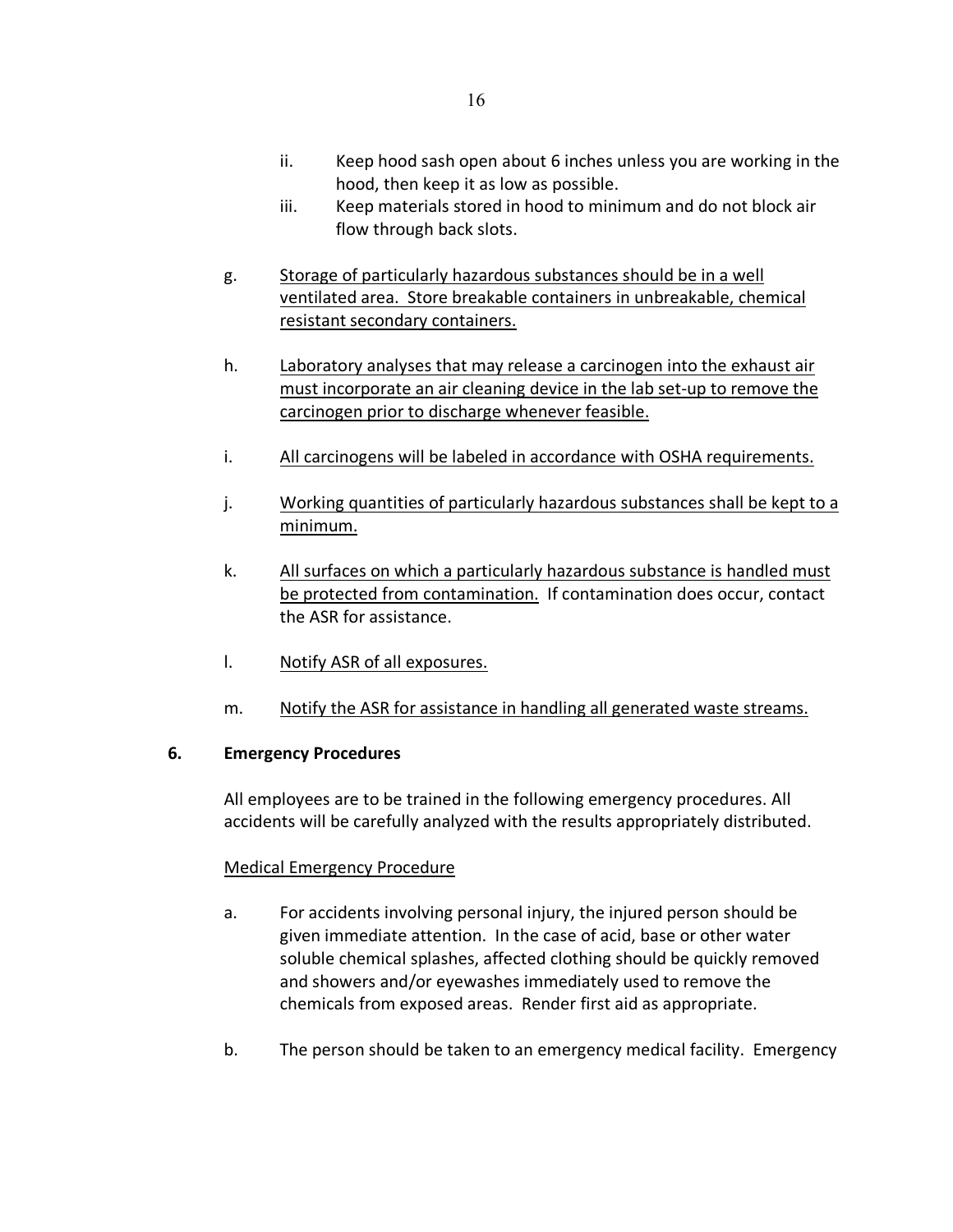numbers are on each phone, 911 or 7777 or 9-911, can be dialed for immediate attention in an emergency.

c. Accident report forms can be found on the MASC website under Accident & Illness Reporting. The completed forms must be turned in to your supervisor for filing with the Worker's Compensation Office and the Regional Safety Manager (RSM). The Health Services Unit can assist with this. Forms must be submitted to the Worker's Comp. office by your supervisor within 30 days of the injury to be considered for worker's comp. benefits. To minimize the risk of a delay in pay, forms should be submitted to your supervisor within two days of the injury. Nongovernmental persons need to follow their institution's paperwork procedures.

# Spill Avoidance Practices

- a. Think about the task before you begin working. Consider the potential situations that could result in a spill and take steps to eliminate them.
- b. Define and limit the work space you plan to use to minimize the potential spread of a spill.
- c. Pay attention to what you are doing and always ask yourself if you are minimizing spill possibilities.
- d. Work carefully with chemicals recognizing the potential hazard of exposure to chemically hazardous materials.
- e. Conduct work with chemicals such that if a spill occurs there will be no/minimal dispersion (e.g. working inside secondary containers, covering all horizontal surfaces with absorbent paper, etc.).
- f. Be familiar with the location of spill kits.

#### Spill Procedures

For most small scale laboratory spills, the following procedures will be adequate.

a. Notify persons in the area a spill has occurred.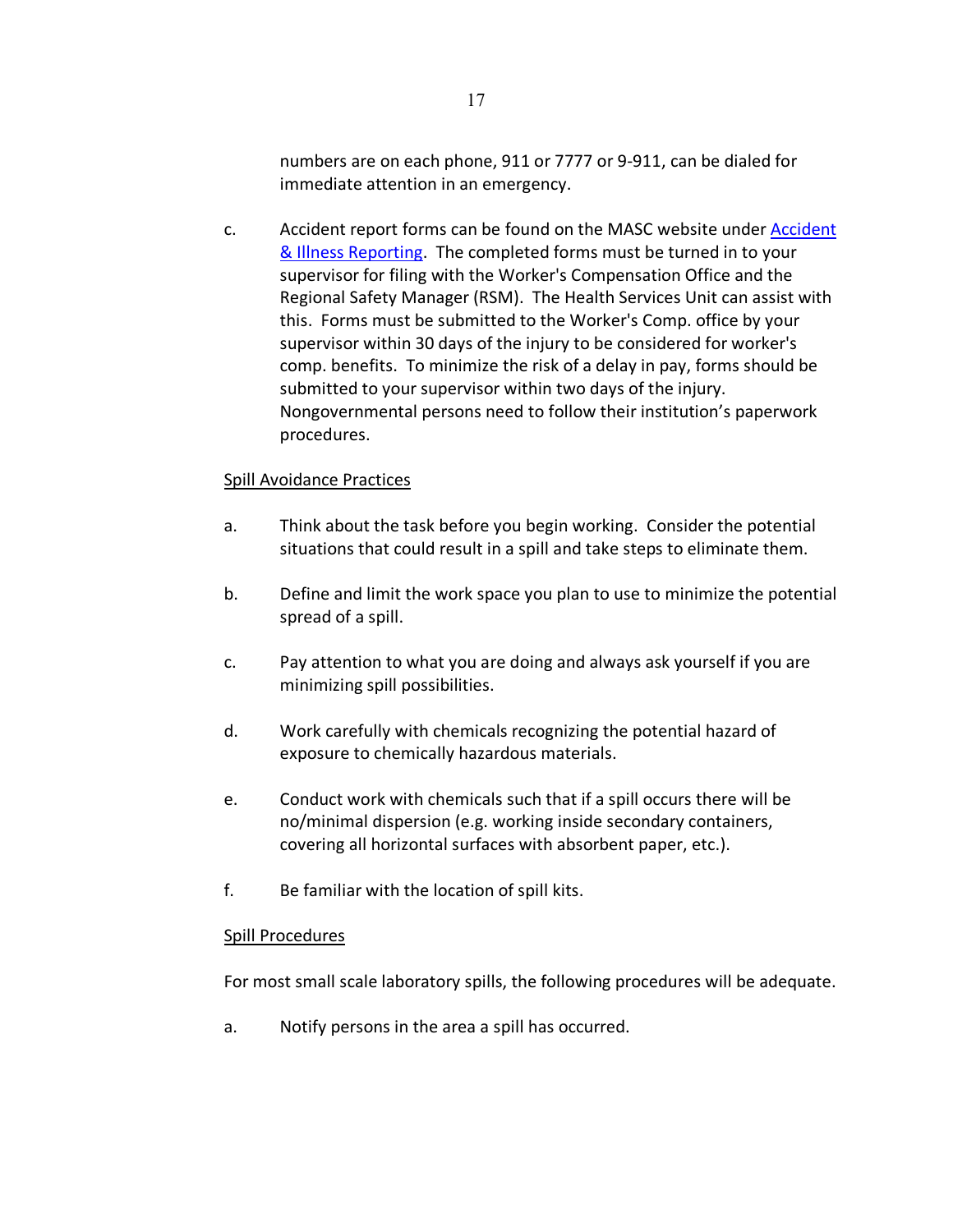- b. If danger is imminent, sound the alarm and evacuate.
- c. Confine/contain the spill (e.g. erect tipped container, cover spill with adsorbent, turn on hood).If spilled material is flammable, turn off ignition and heat sources.
- d. Attend to any person that may have been contaminated.
- e. Unless spill is contained in hood, ask nonessential personnel to leave the lab area.
- f. Notify ASR if not done already.
- g. Retrieve supplies to clean up spill including personal protective equipment and obtain assistance from ASR as necessary.

#### Leaking Compressed Gas Cylinders

- a. Most leaks occur at the top of the cylinder at the valve threads, safety device, valve stem and valve outlet.
- b. If you suspect a leak, use a liquid leak detector (i.e. Snoop) to check. (Apply over area of suspected leak and watch for bubbles).
- c. If you have a leak, call the supplier for guidance. For example AGA Emergency # 1-866-546-3337

#### Fires

- a. Evacuate upon hearing the fire alarm.
- b. If you are the one that discovers the fire and 1) you feel comfortable handling a fire extinguisher, 2) the proper type of extinguisher is available for the type of fire, and 3) you can maintain a safe exit route behind you, you may attempt to extinguish the fire if you choose to do so.
- a. Alert others in the area to evacuate and to activate the alarm.
- b. Direct the discharge of an extinguisher at the base of the flame and use a slow, sweeping motion. If after 30 seconds the fire is not extinguished,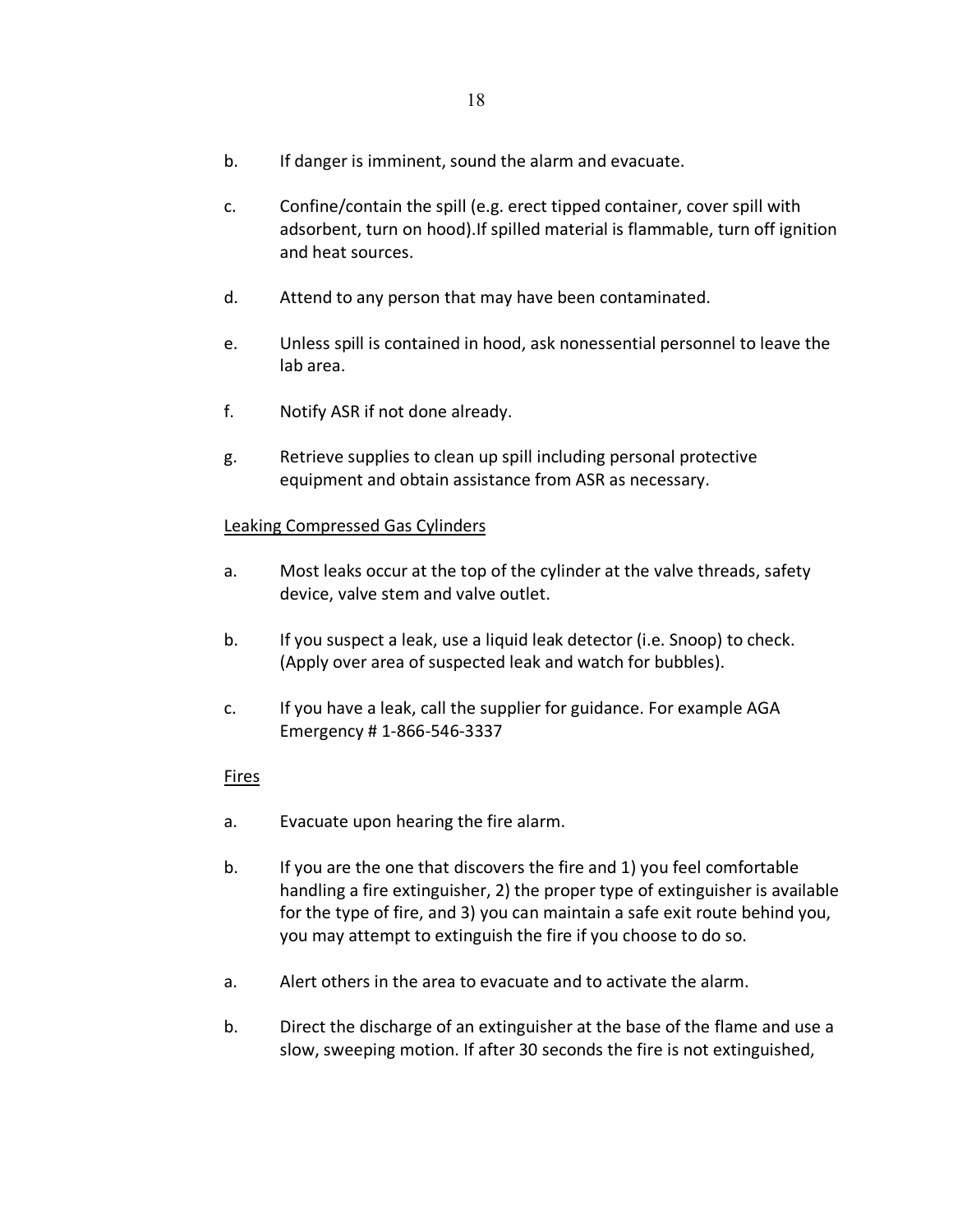leave the area.

e. Confine the fire (close hood sashes and doors) if possible as you leave the area and evacuate.

#### Evacuation Plan- CSD

- a. Become familiar with your designated exit and evacuation route and alternative routes. Become familiar with the Occupant Emergency Plan for the DSRC building which is on the MASC website.
- b. The first person aware of an emergency (e.g. uncontrollable fire, explosion, uncontrollable spill/leak, bomb threat, must activate the nearest alarm and evacuate.
- c. Upon hearing the evacuation alarm, leave your room and close the door behind you. Leave the building using the nearest exit. If that exit is blocked, go to the nearest alternative exit. Take any visitors with you. As you are exiting the building, inform any remaining occupants you notice to evacuate the building.
- d. Once you have left the building, go to the **upper parking lot** and check in with your Evacuation Coordinators. They will be responsible for ensuring all personnel are accounted for. Provide any information you have on people that are missing.
- f. If you pulled the alarm, phone 911 or X7777 or 9-911 and indicate:
	- i. the reason the alarm was pulled
	- ii. the control measures taken
	- iii. the current status of the problem
	- iv. any known injuries

The fire department will then be notified and given this information if they have not already arrived.

- g. If you are accompanying a visitor, account for the visitor by checking in with an Administrative Office representative, after checking in yourself.
- h. Remain outside until it has been announced that you can re-enter the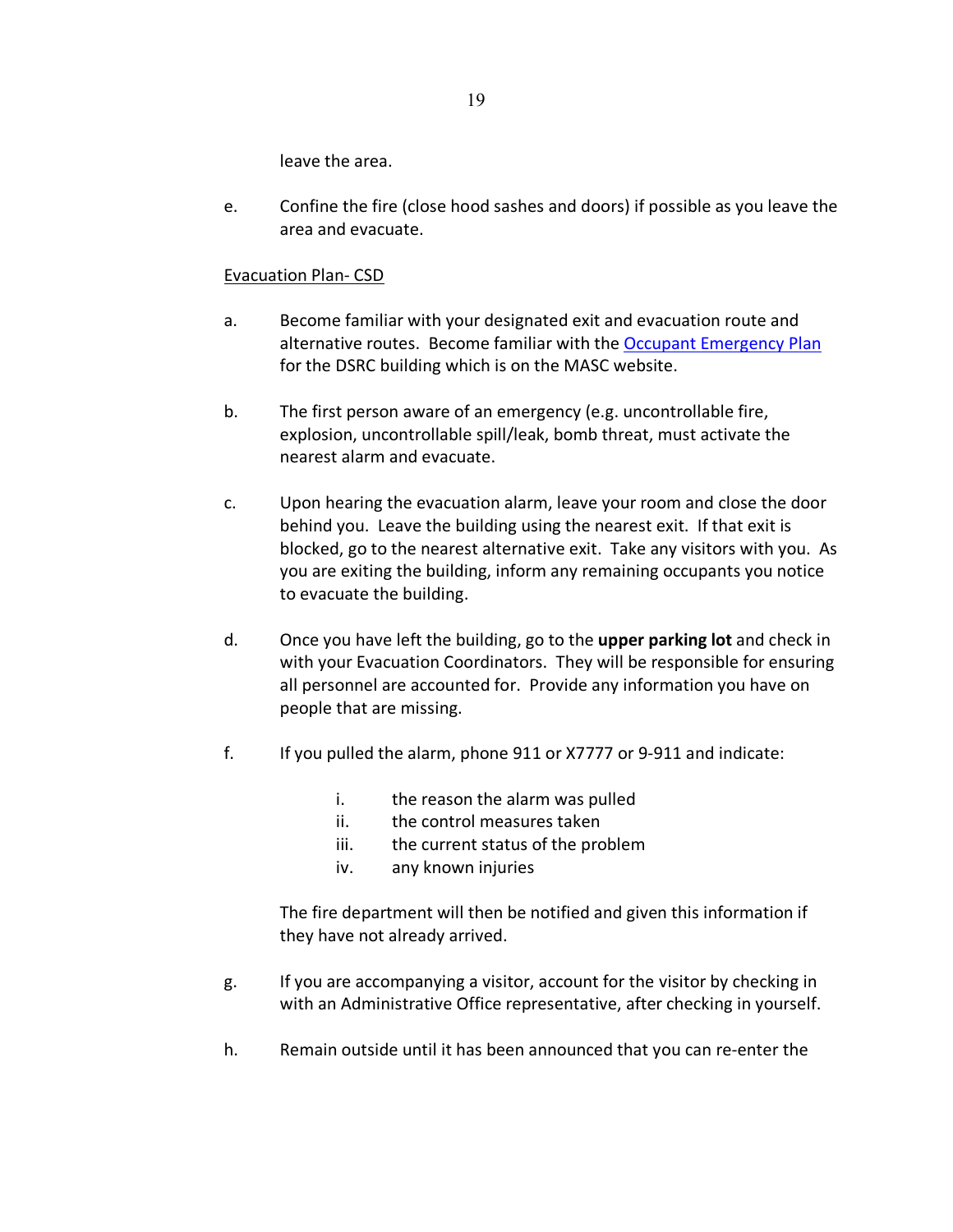building.

#### **7. Medical Program**

Employees are provided with medical attention under the scenarios detailed below. All medical examinations and consultations shall be performed by or under the direct supervision of a licensed physician and shall be provided without cost to the employee, without loss of pay and at a reasonable time and place.

- a. Medical surveillance requirements specified in specific health standards will be complied with where applicable.
- b. Whenever an event, such as a spill, leak, etc, takes place and there is a likelihood of an exposure, the employee shall be given the opportunity to seek medical attention. Follow the procedure in the "Emergency Procedures" Section D.6.
- c. Whenever an employee develops symptoms of overexposure to a chemical to which the employee may have been exposed to during the course of work, the employee will be provided with the opportunity to seek medical attention.
- d. The following information shall be provided to the physician:
	- i. The identity of the hazardous chemical(s) to which the employee may have been exposed.
	- ii. A description of the conditions under which the exposure occurred including quantitative data, if available
	- iii. A description of the signs and symptoms of exposure that the employee is experiencing.
- e. The physician shall provide the following information to the employee who in return will provide it to their supervisor and/or ASR upon returning to work: (preferably Form CA-20, Attending Physician's Report):
	- i. Any recommendations for further medical follow-up
	- ii. The results of the exam/test
	- iii. Any medical condition revealed in the course of the examination which may place the employee at increased risk as a result of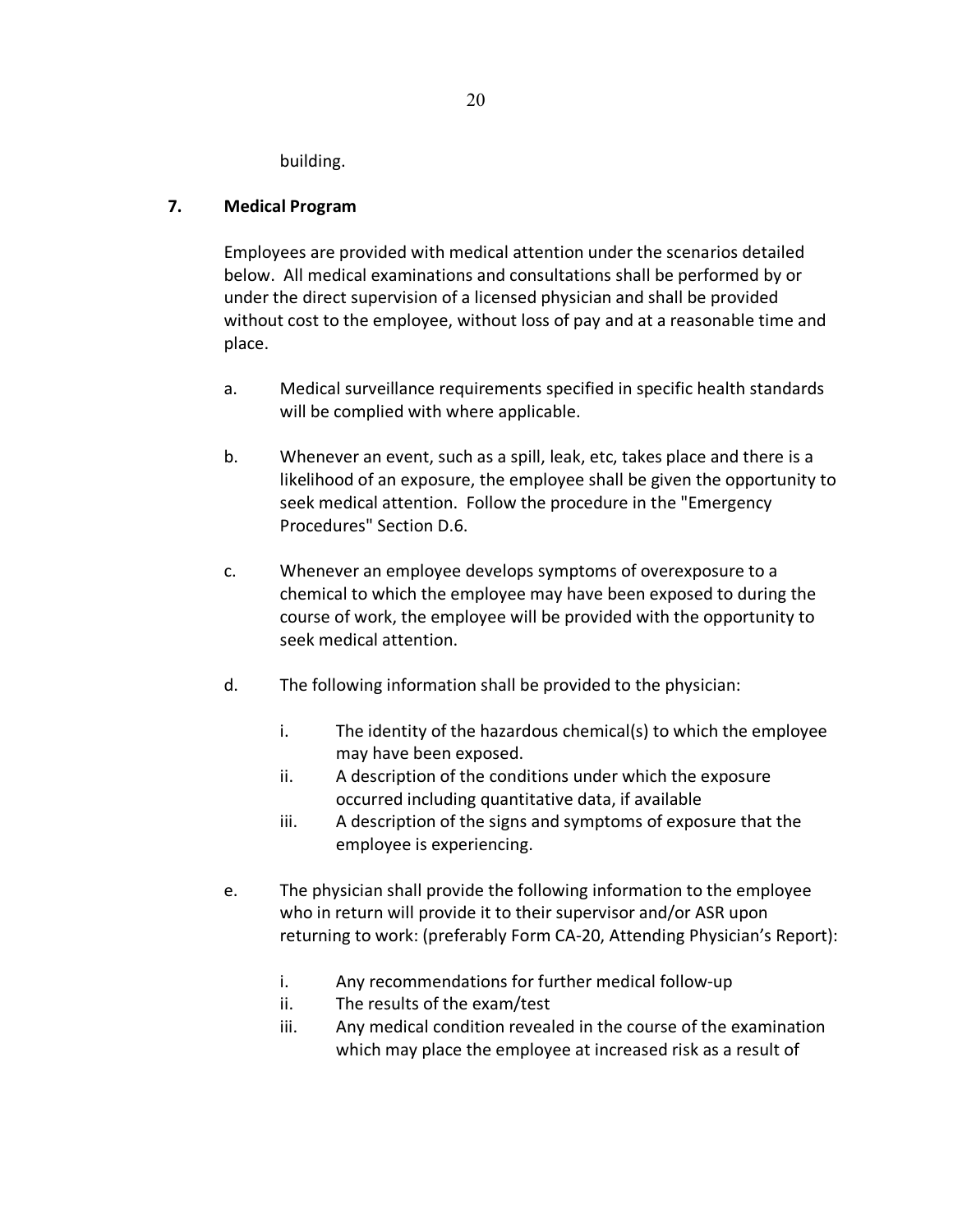exposure to a hazardous chemical found in the workplace.

iv. A statement that the employee has been informed of the results and any follow-up recommendations.

### **8. Control Measures**

Good laboratory practices in combination with engineering controls are used to maintain exposure levels below permissible exposure limits. Prudent practices, laboratory hood exhaust systems, and the use of personal protective equipment specified in this CHP are control measures used in the laboratory to minimize, if not eliminate, exposures. In addition, training is a control measure that provides employees with a review of actions they can take to minimize/eliminate exposure.

#### **9. Personal Protective Equipment and Safety Equipment**

The following items will be available for each laboratory:

- a. Safety glasses, gloves, and lab coats.
- b. Safety shower and eyewash, if corrosives are handled.
- c. A fire extinguisher.
- d. A spill kit, telephone and fire alarm nearby.
- e. Any other safety equipment deemed necessary during a hazard assessment to ensure the safety of lab workers.

#### **10. Housekeeping, Maintenance, and Inspections**

Regular janitorial service provides cleaning of floors, etc. Formal safety inspections, including housekeeping and equipment inspections, are to be conducted on a annual basis by the ASR. Additionally, all personnel should regularly inspect their own work areas on an informal basis and verify proper location and operation of safety equipment. Any items not working properly will be repaired.

**11. Signs**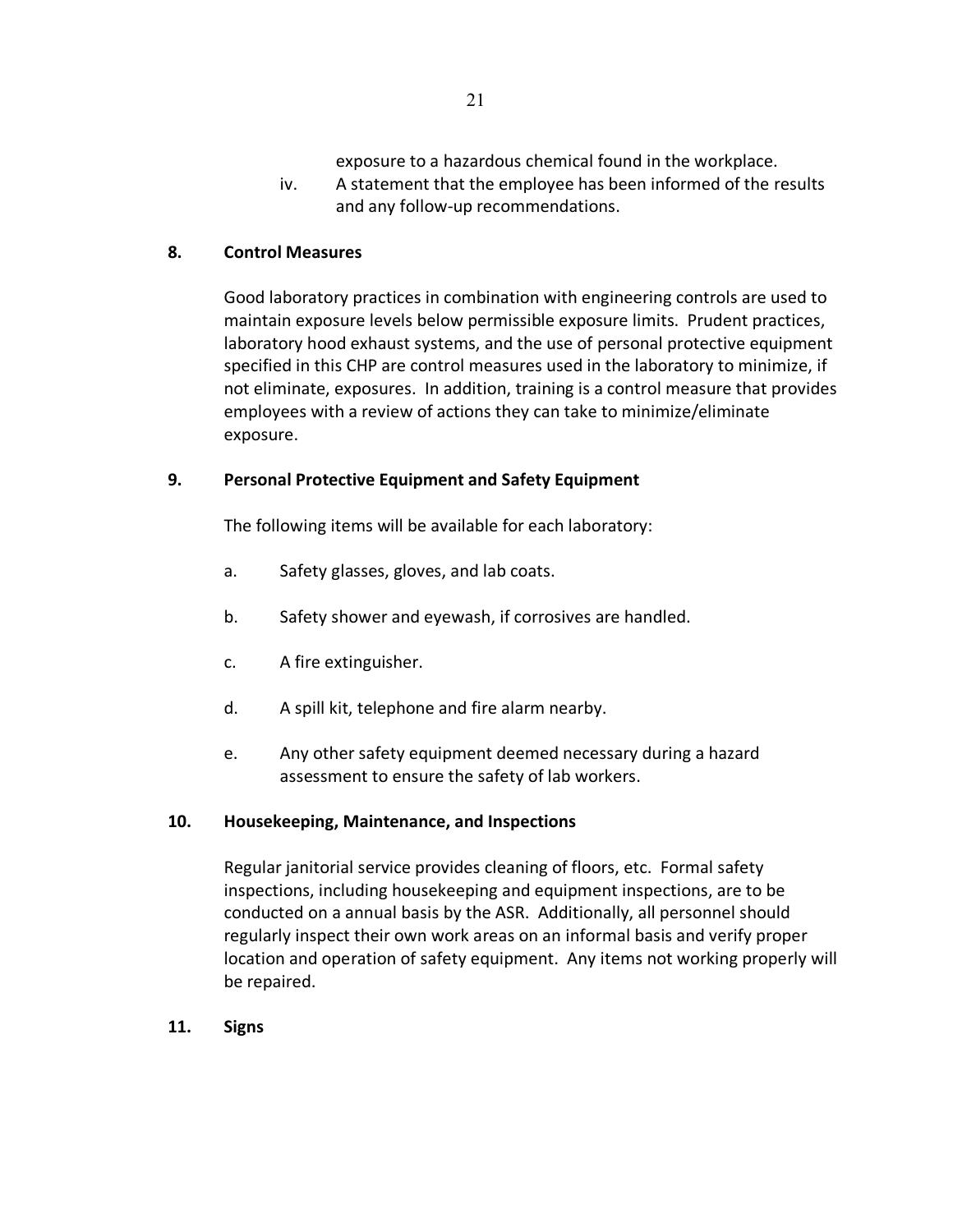Prominent signs and labels of the following types may be posted:

- a. Emergency telephone numbers of emergency personnel and facilities, and contact personnel within the lab.
- b. Location signs for eyewashes, safety showers, first aid equipment and exits.
- c. Warnings at areas or equipment where special hazards exist. All personnel are responsible for keeping unauthorized or unknowing personnel or visitors from entering dangerous areas.

#### **12. Exposure Monitoring**

It is the responsibility of the Regional Safety Manager (RSM) and ASR to anticipate the need for personal and/or area monitoring for any new or existing research activities. If there is a need, monitoring will be conducted to determine the concentration of exposure to a given health hazard. In addition:

- a. Initial monitoring will be conducted to measure employee exposure to any substance regulated by a specific health standard if there is a reason to believe the action level or permissible exposure limit (PEL) are exceeded.
- b. If initial monitoring indicates exposure above the action level or PEL, the routine monitoring requirements specified in the specific health standard will be followed. In addition, control measures will be implemented to minimize employee exposure.
- c. Employees will be notified in writing of their monitoring results within 15 days of receipt by the ASR.

#### **13. Records**

- a. All accidents will be documented and investigated. All accident records will be maintained.
- b. Medical records will be retained in accordance with 29 CFR 1910.20.
- c. Records of employee exposure will be maintained in accordance with 29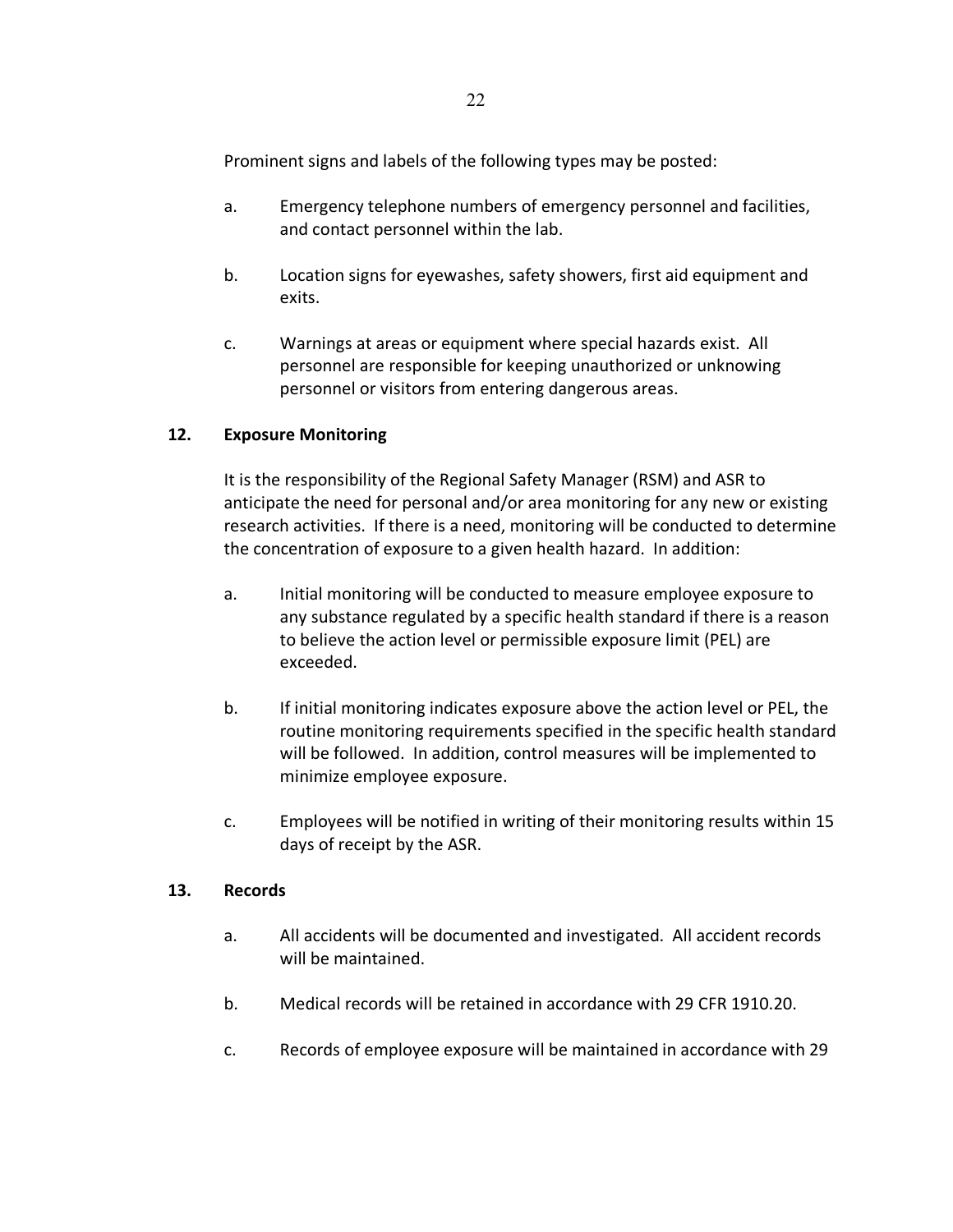CFR 1910.20.

#### **14. Safety Equipment**

- a. Drying Ovens: If chemical samples are volatile, they are to be dried in a vented oven.
- b. Vacuum Pumps: When using a vacuum pump, the suction line from the system to the pump should be fitted with a trap to prevent liquids from being drawn into the pump. If vapors are being drawn off using the pump, a cold trap should be used to collect the volatiles and minimize the amount that enters the pump and dissolves in the pump oil. The discharge should be directed to an operating hood or other exhaust system.
- c. Refrigerators: There should be no potential sources of electrical sparks on the inside of a lab refrigerator. When purchasing refrigerators for the storage of flammables, specify an explosion proof one. All existing refrigerators should be modified if they are for flammable storage. This can be done by removing any interior light activated by a switch mounted on the door frame, moving the contacts of the thermostat controlling the temperature to a position outside the refrigerated compartment, and moving the contacts for any thermostat present to control fans within the refrigerated compartment to the outside of the refrigerated compartment. Frost-free refrigerators can not be properly modified due to the spark hazards presented by the presence of a drain hole/tube (can carry vapor to compressor area) and their electric heaters. Uncapped containers of chemicals should never be placed in a lab fridge. The seal should be vapor tight and unlikely to permit a spill. Foil, wrapped corks, and glass stoppers often do not meet these criteria. Screw caps lined with polyethylene or teflon are the best.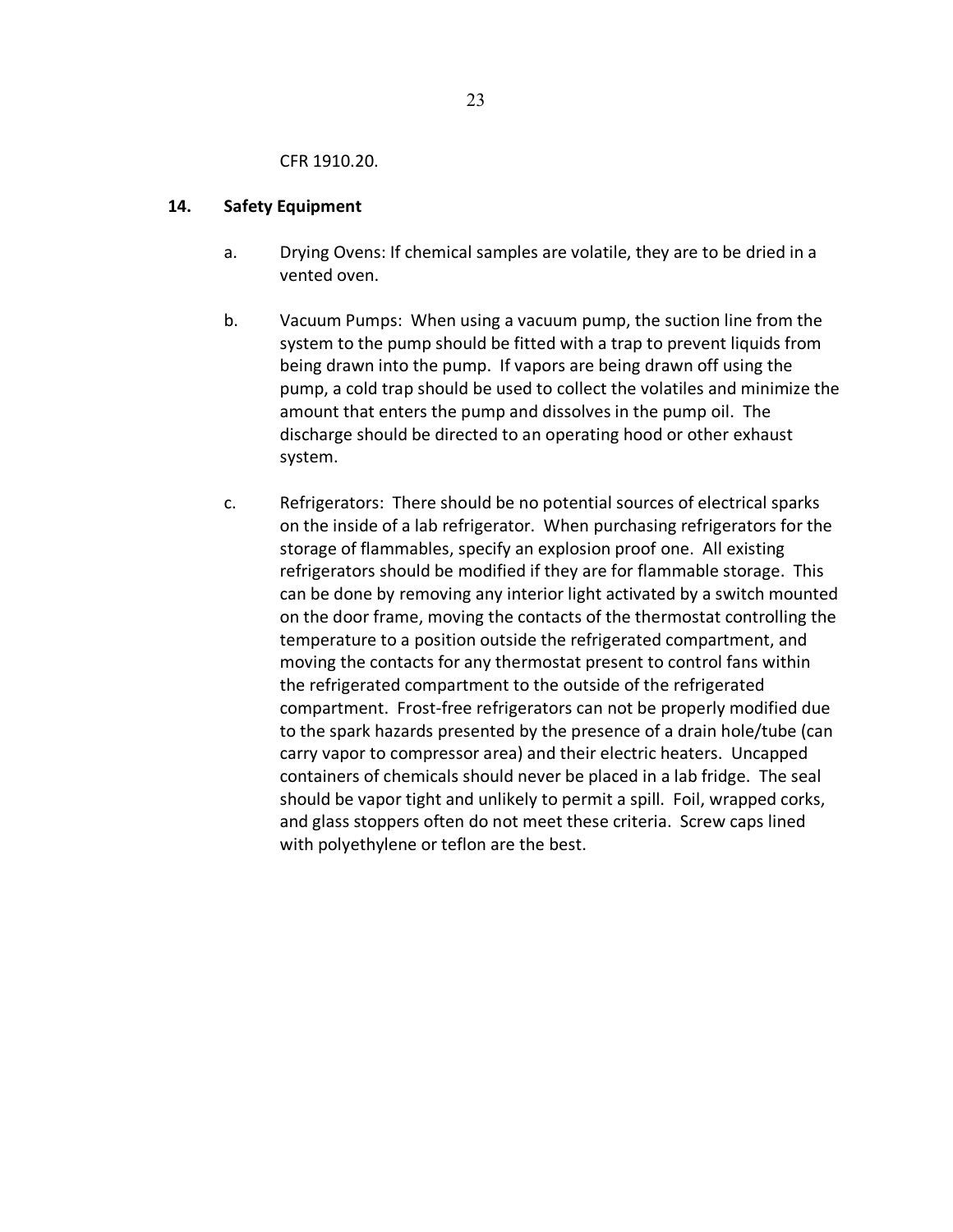#### **15. Waste Disposal Program**

The pickup and disposal is provided by NIST. See separate written documents and forms available from the ASR. A note should be sent to the ASR if the last of a chemical or material is disposed of so that it can be removed from the Chemical Inventory.

#### **CHEMICAL HYGIENE PLAN**

**CSD Draft, August, 2008**